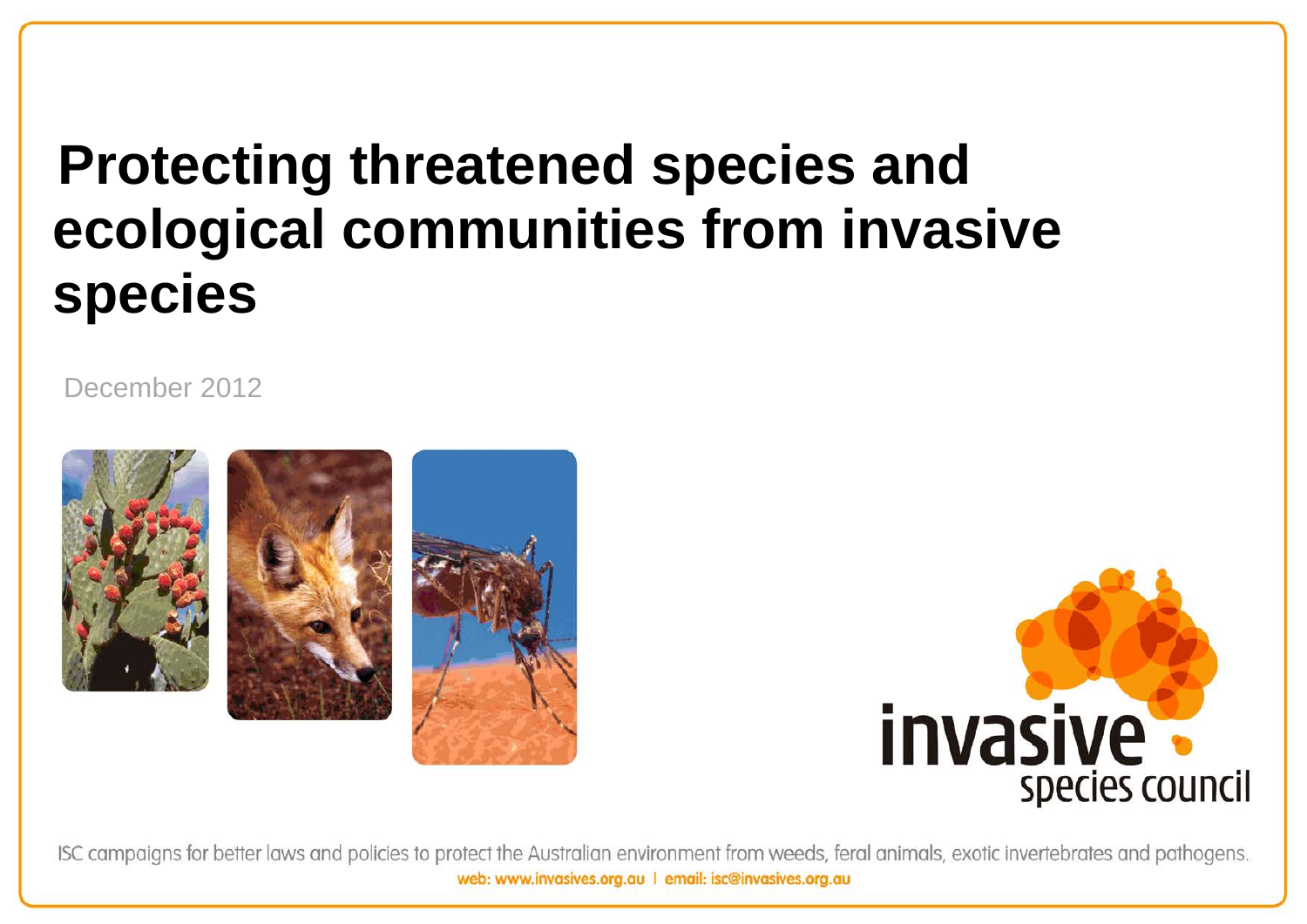## **Invasive Species Council**

PO Box 166, Fairfield, Victoria 3078 Email: isc@invasives.org.au | Web: www.invasives.org.au

The Invasive Species Council campaigns for better laws and policies to protect the Australian environment from weeds, invasive animals and exotic pathogens.

The Invasive Species Council is committed to fostering community participation and activism, supporting our members to have a voice on invasive species issues.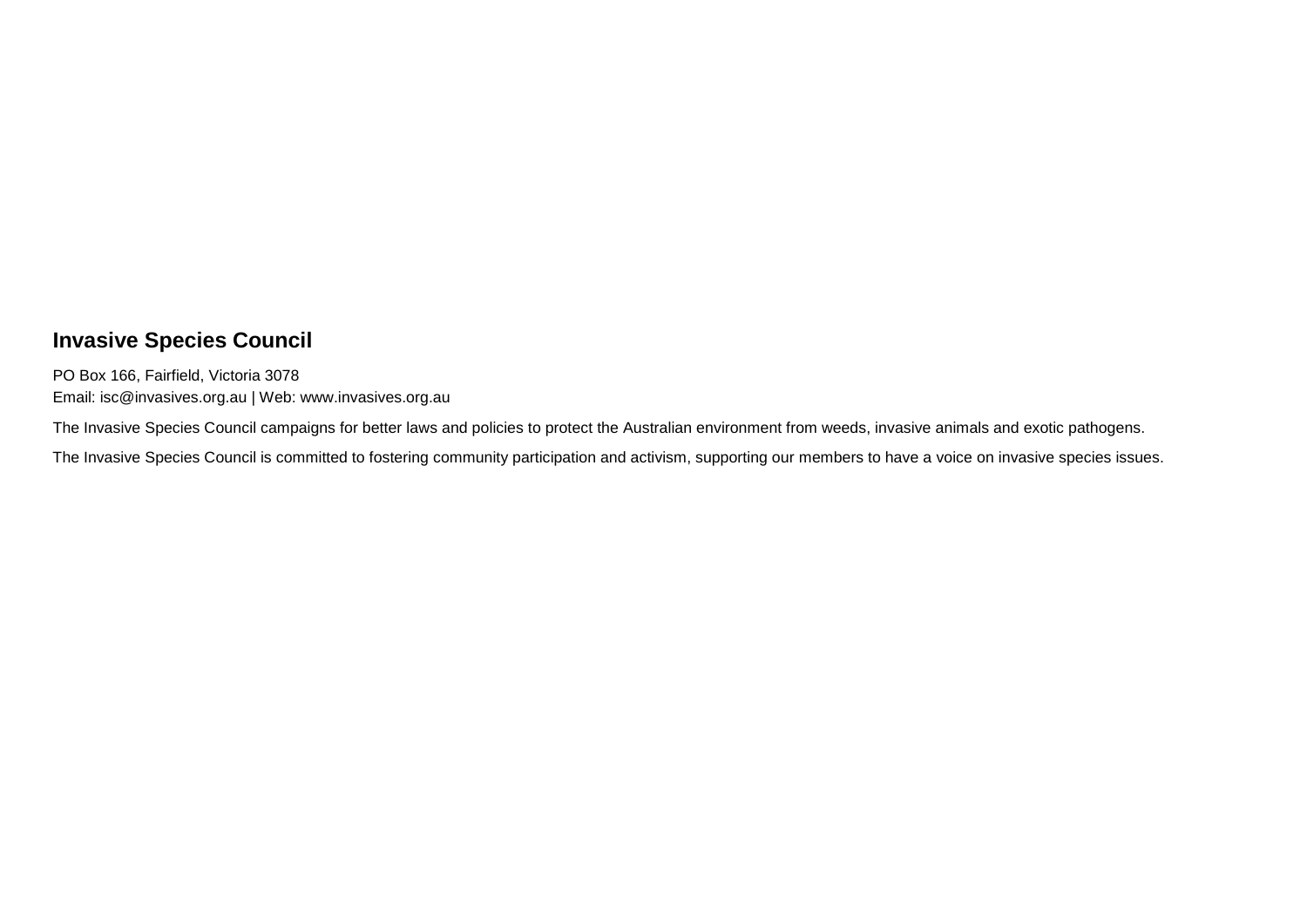## **Protecting threatened species and ecological communities from invasive species**

|    | 1. Invasive species are a major cause of extinction and threaten about three-quarters of Australia's threatened species and ecological communities 4 |  |  |  |  |
|----|------------------------------------------------------------------------------------------------------------------------------------------------------|--|--|--|--|
| 2. |                                                                                                                                                      |  |  |  |  |
| 3. |                                                                                                                                                      |  |  |  |  |
| 4. |                                                                                                                                                      |  |  |  |  |
| 5. |                                                                                                                                                      |  |  |  |  |
| 6. |                                                                                                                                                      |  |  |  |  |
| 7. |                                                                                                                                                      |  |  |  |  |
| 8. |                                                                                                                                                      |  |  |  |  |
|    |                                                                                                                                                      |  |  |  |  |
|    |                                                                                                                                                      |  |  |  |  |
|    |                                                                                                                                                      |  |  |  |  |
|    |                                                                                                                                                      |  |  |  |  |
|    |                                                                                                                                                      |  |  |  |  |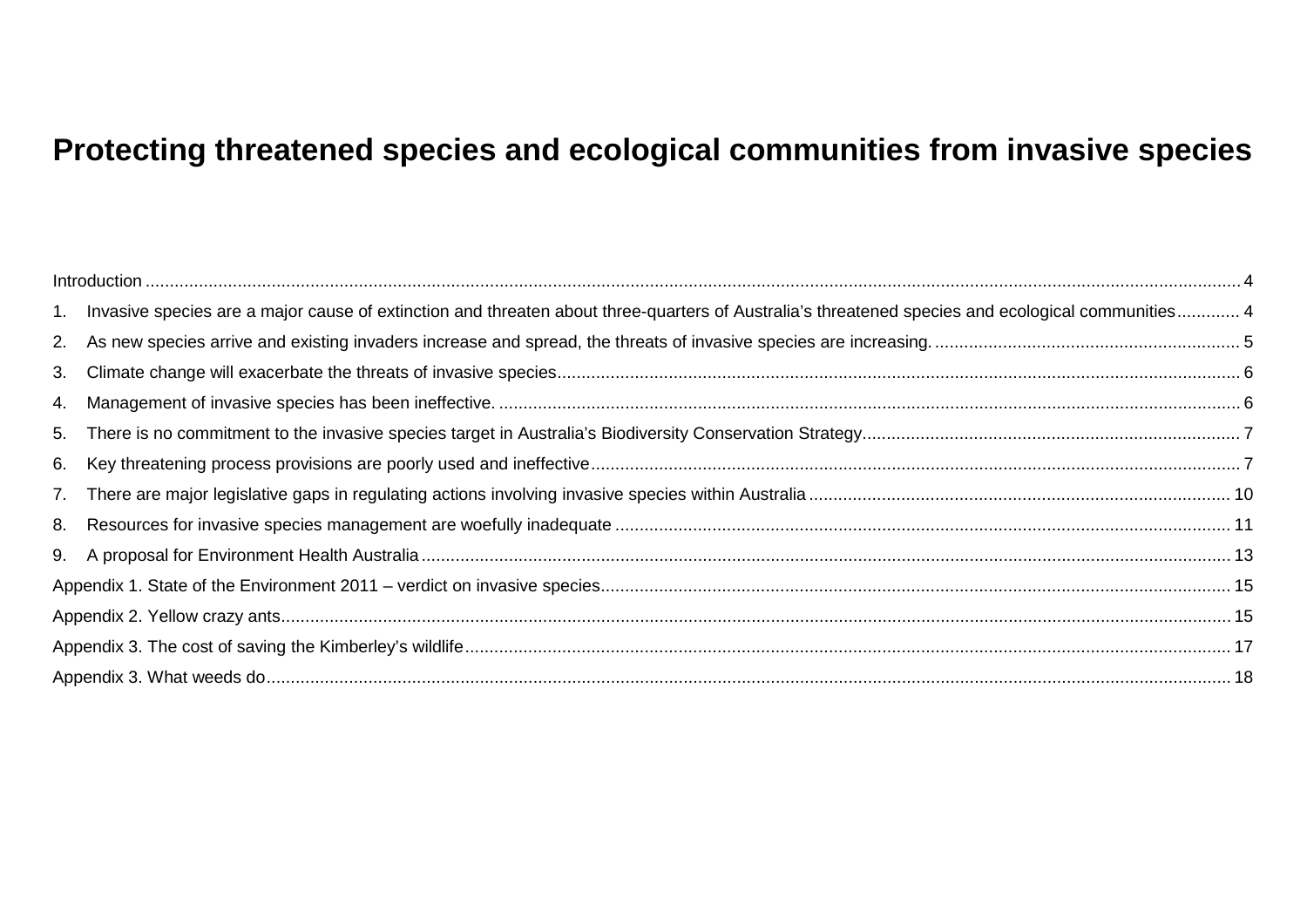## <span id="page-3-0"></span>**Introduction**

To properly document the threats of invasive species and the ways in which current laws, policies and programs are failing to protect threatened species and ecological communities from invasive species would require a substantial treatise. We provide here only a brief summation and a few case studies to exemplify major gaps in our national capacity to protect threatened biodiversity from invasive species.

We address four terms of reference:

(a) key threats to listed species and ecological communities;

(d) regulatory and funding arrangements at all levels of government;

(e) timeliness and risk management within the listings processes;

(f) the historical record of state and territory governments on these matters

Invasive species impacts warrant a substantial focus by the inquiry for the following reasons:

- Invasive species are one of the four major threats to biodiversity (the others being land clearing, damaging fire regimes and climate change) and interact synergistically with other major threats such as climate change and fire.
- Invasive species impacts are increasing, and many more extinctions are likely unless there is a greater commitment by Australian governments to prevention, eradication, containment and control of invasive species.
- There are major gaps in legislation, policy and programs, at federal and state/territory level, which can be addressed to abate threats.

Our main message to the inquiry is the need for a more business-like, fair dinkum approach to invasive species threats – to identify long-term goals and targets that reflect the immense intrinsic and instrumental values of Australia's species and ecological communities; develop costed plans for prioritised, realistic goals; close major gaps in legislation and policy; and properly and productively involve the community sector in policy-setting, decision-making and on-ground conservation.

The current approach to conserving Australia's species and ecological communities is the opposite of business-like. Environmental goals are often not taken seriously, are almost never met, and failures have no consequences for those in charge. A prime example of this is the invasive species target of Australia's Biodiversity

<span id="page-3-4"></span><span id="page-3-3"></span><span id="page-3-2"></span>Conservation Strategy – to reduce invasive species impacts on threatened biodiversity by 10%. There has been no feasibility assessment, no baseline assessment and no costed plan for implementation, rendering the target merely aspirational and destined to fail.

## <span id="page-3-1"></span>**1. Invasive species are a major cause of extinction and threaten about three-quarters of Australia's threatened species and ecological communities**

Australia has suffered dozens of extinctions due largely to invasive species, including the most recent just three years ago – the Christmas Island pipistrelle. We lead the world in mammal extinctions due mainly to invasive predators, and many more mammals are on the brink, including in northern Australia previously thought to be secure because of low levels of habitat loss.<sup>[1](#page-3-2)</sup> More than 70% of 1700 species listed as nationally threatened and more than 80% of listed ecological communities are imperilled by introduced animals, plants or diseases. The extent of threat is poorly documented and is probably worse than documented.

Extinctions due substantially to invasive species include:

- 25 mammals (19 species, 6 subspecies), probably mostly due to cats, foxes, rabbits
- 13 island birds (3 species, 10 subspecies) due mainly to rats, cats and pigs
- 4 frogs due to chytrid fungus
- 4 plants due to weeds

-

Invasive species threats to listed species and ecological communities:

- Invasive plants and animals threaten 61% of nationally listed threatened species<sup>[2](#page-3-3)</sup>
- Diseases (mostly exotic) threaten 15% of listed threatened species<sup>[3](#page-3-4)</sup>

 $1$  Fitzsimons J, Legge S, Traill B, Woinarski J. 2010. Into Oblivion? The Disappearing Native Mammals of Northern Australia. The Nature Conservancy: Melbourne.

<sup>&</sup>lt;sup>2</sup> Evans M, Watson J, Fuller R, Venter O, Bennett S, Marsack P, Possingham H. 2011. The spatial distribution of threats to species in Australia. BioScience 61: 281-289.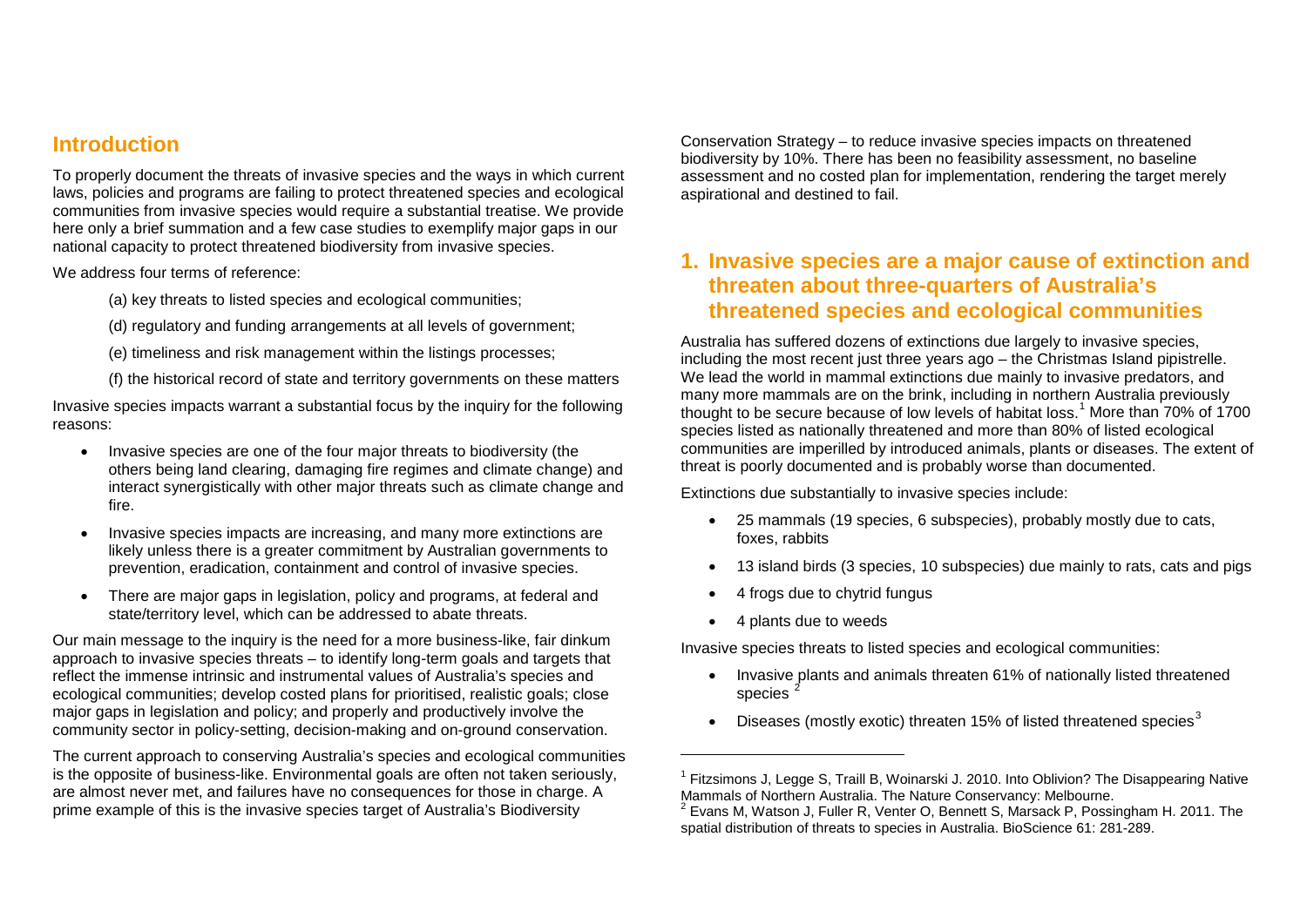• Invasive species threaten >80% of nationally listed ecological communities

Weeds have caused few extinctions but are a major contributor to threat syndromes and degradation. They can dominate landscapes - In NSW, for example, weeds account for 52 (43%) of the 120 most widely distributed plant species $4$  – and compromise ecological processes such as fire and nutrient cycles. See Appendix 4 for an outline of weed impacts.

Australia ranks globally as one of the worst affected countries in terms of numbers of invasive species and the ecological damage sustained. There is considerable government rhetoric about Australia's "enviable biosecurity system" and our relative freedom from major pests and diseases. While our agricultural industries enjoy trade advantages due to freedom from many of the world's most damaging pests and diseases, there is nothing enviable about our record on environmental biosecurity.<sup>[5](#page-4-3)</sup> Contrary to the claim in the guide to the Quarantine Proclamation 1998 that 'Australians generally benefit from a natural environment that, compared to other countries, is relatively free of many debilitating pests and diseases of humans, animals and plants', <sup>[6](#page-4-4)</sup> Australia is actually a world leader in the extent of invasive species threats to the environment. As well as having the highest number of mammal extinctions and declines due to invasive species, we have the highest number of invasive trees and shrubs (29% of the global total),  $\frac{7}{1}$  $\frac{7}{1}$  $\frac{7}{1}$  the highest or second highest number of naturalised plant species,<sup>[8](#page-4-6)</sup> and one of the highest densities of weeds $9$  and extent of widespread weeds.<sup>[10](#page-4-6)</sup>

## <span id="page-4-8"></span><span id="page-4-7"></span><span id="page-4-6"></span><span id="page-4-5"></span><span id="page-4-4"></span><span id="page-4-3"></span><span id="page-4-2"></span><span id="page-4-0"></span>**2. As new species arrive and existing invaders increase and spread, the threats of invasive species are increasing.**

The State of the Environment 2011 reported that invasive species impacts on biodiversity were deteriorating. See Appendix 1 for a more detailed summary of the State of the Environment findings. The deteriorating trend is due to an accelerating rate of new invaders (such as myrtle rust and Asian honeybees) and the spread of already established species.

The majority of introduced species already in Australia are yet to achieve the full extent of their potential spread and density:

Australia is in the throes of ecological upheaval, and most of this change is coming … from old pests tightening their grip on the land. It is important to understand that most pests in Australia have yet to occupy their full range: they are still migrating outwards or increasing in density (infilling) or both.<sup>[11](#page-4-8)</sup>

<span id="page-4-1"></span>Trends are also deteriorating because of the increasing vulnerability of native species and ecosystems due to multiple other threats – climate change, habitat loss and fire. For example, damaging fire regimes in northern Australia increase the vulnerability of small mammals to cat predation due to loss of shelter.

-

 $\frac{3}{4}$  Ibid.<br> $\frac{4}{4}$  Stohlgren T, Pysek P, Kartesz J, et al. 2011. Widespread plant species: natives versus aliens in our changing world. Biological Invasions 13:1931–1944. Of 13 regions, NSW was second highest after North America, where aliens accounted for 51.3% of the 120 most widely distributed plant species.

<sup>5</sup> As one rough indicator, Australia has more than half the species in a List of 100 of the World's Worst Invasive Alien Species, not including the several which are Australian natives (see Global Invasive Species Database at

http://www.issg.org/database/species/search.asp?st=100ss&fr=1&str=&lang=EN)



**<sup>7</sup>** Richardson D, Rejmánek M. 2011. Trees and shrubs as invasive alien species – a global

<sup>&</sup>lt;sup>8</sup> Vitousek P, D'Antonio C, Loope L, Rejmanek M, Westbrooks R, 1997. Introduced Species: A significant component of human-caused global change'. New Zealand Journal of Ecology  $(21) 1 - 16$ .

Simberloff D, Souza L, Nunez M, Barrios N, Bunn W. 2012. The natives are restless, but not often and mostly when disturbed. Ecology 93:598-607. According to the latter, the US has < 3000 naturalised plant species, fewer than Australia.

<sup>9</sup> Vitousek P, D'Antonio C, Loope L, Rejmanek M, Westbrooks R. 1997.'Introduced Species: A significant component of human-caused global change'. New Zealand Journal of Ecology (21) 1-16. Third to New Zealand and Coterminus US, but more recent information suggests Australia has a higher density than the US.

 $10$  Stohlgren T, Pysek P, Kartesz J, et al. 2011. Widespread plant species: natives versus aliens in our changing world. Biological Invasions 13:1931–1944.

<sup>&</sup>lt;sup>11</sup> Low T. 1999. Feral Future: The Untold Story of Australia's Exotic Invaders. Penguin.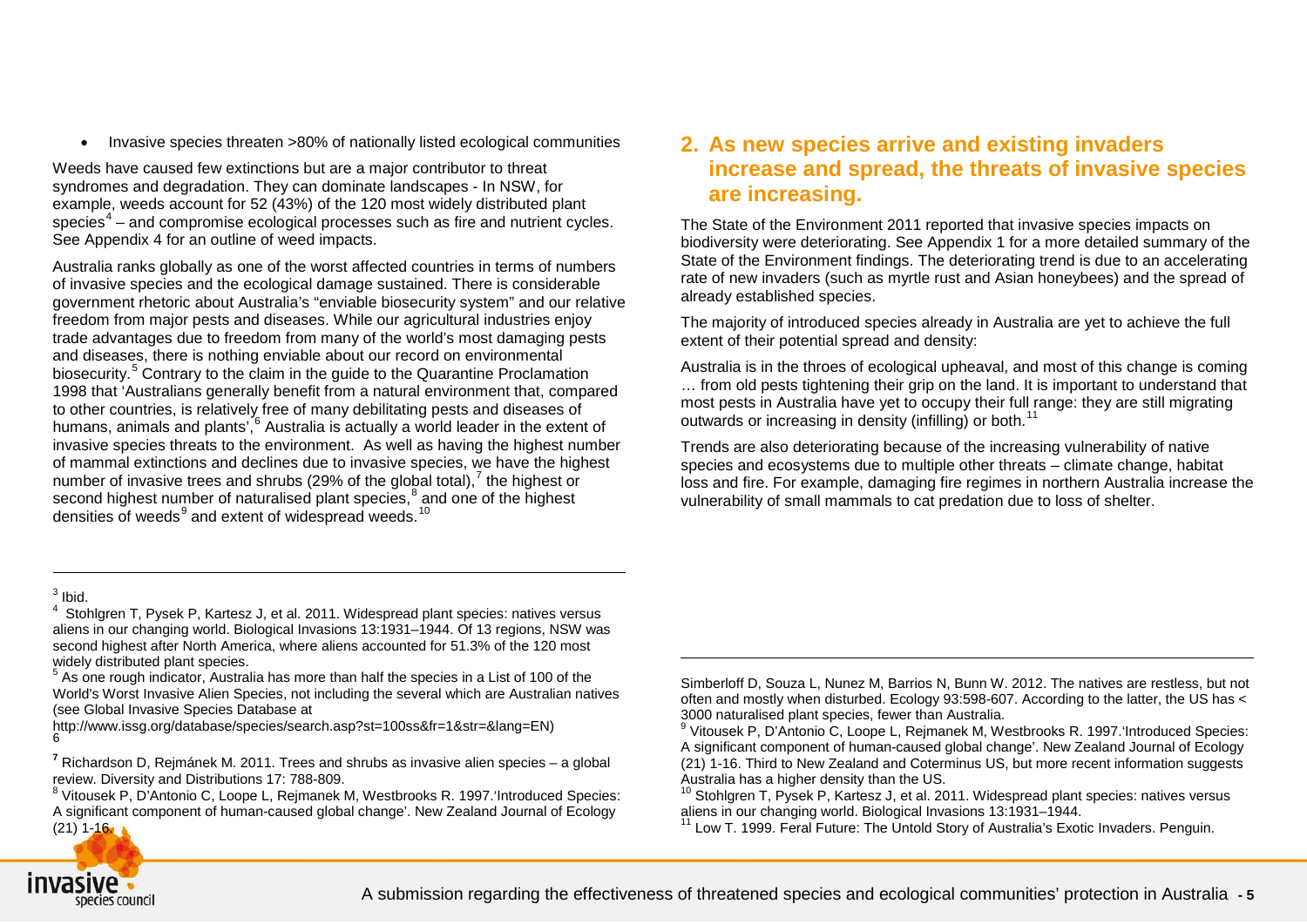## **3. Climate change will exacerbate the threats of invasive species**

As recognised in the 2009 assessment of the vulnerability of Australia's biodiversity to climate change commissioned by the Federal Government, in many cases the biodiversity impacts of invasive species benefiting from climate change are likely to exceed the direct impacts of climate change.<sup>[12](#page-5-1)</sup> This is because:

- many invasive species are highly adaptable, tolerant of a wide range of climatic conditions and advantaged by disturbance;
- extreme events often facilitate biological invasions:
- native species under stress due to climate change are less competitive with and more vulnerable to harm by invasive species; and
- human responses to climate change are likely to provide more invasive opportunities and may result in less effective control.

For example, in Southwest Western Australia, where dieback caused by *Phytophthora cinnamomi* has infected a million hectares of native bush, threatening  $d^2$  dozens of endemic species,  $13$  climate change is expected to bring more rain during summer, which would spread the disease more rapidly because the spores travel with flowing rainwater. This could result in plant extinctions and ecosystem collapse.<sup>[14](#page-5-3)</sup> The disease could also worsen in south-eastern Australia if there are wetter summers and warmer winters under climate change.<sup>[15](#page-5-4)</sup> Foxes are already increasing their numbers at higher altitudes in the Australian Alps as the climate warms. Bogong moths are arriving later, forcing endangered mountain pygmy

<span id="page-5-8"></span><span id="page-5-7"></span><span id="page-5-6"></span><span id="page-5-5"></span><span id="page-5-4"></span><span id="page-5-3"></span><span id="page-5-2"></span><span id="page-5-1"></span>possums, which eat them, to forage more widely. This makes them more vulnerable to predation by foxes, which also eat bogong moths.<sup>[16](#page-5-5)</sup> Feral cats may be able to spread to some islands currently too wet for them now and which serve as sanctuaries from exotic predators.[17](#page-5-6) Exotic pasture grasses in northern Australia up to 4 metres tall (eg. gamba grass *Andropogon gayanus*) fuel fires so intense they can kill trees. In a damaging cycle that can turn native woodlands into exotic grasslands, such fires promote yet more grass invasion.[18](#page-5-7) Climate change could increase the frequency of fires, facilitating the further invasion of exotic grasses. Many more examples are provided in a recent submission to the Inquiry into Australia's biodiversity in a changing climate by the House Standing Committee on Climate Change, Environment and the Arts.<sup>[19](#page-5-8)</sup>

## <span id="page-5-0"></span>**4. Management of invasive species has been ineffective**

Australia's most recent State of the Environment report (2011) gave the worst possible ratings for invasive species impacts on biodiversity: "very high" and "deteriorating" and found that management outcomes and outputs are "ineffective" (see Appendix 1). One of many critical comments was that:

Government responses to invasive species are uncoordinated at the national level, reactive, focused on larger animals, biased towards potential impact on primary industry at the expense of the total ecosystem, and critically under-resourced.

-



<sup>&</sup>lt;sup>12</sup> Steffen W, Burbidge A, Hughes L. et al. 2009. Australia's Biodiversity and Climate Change: A strategic assessment of the vulnerability of Australia's biodiversity to climate change. Technical synthesis of a report to the Natural Resource Management Ministerial Council commissioned by the Australian Government (Canberra, Department of Climate Change).

<sup>13</sup> Cahill D, Rookes J, Wilson B, Gibson L, McDougall K. 2008. *Phytophthora cinnamoni* and Australia's biodiversity: impacts, predictions and progress towards control, Australian Journal

of Botany 56: 279-310.<br><sup>14</sup> Invasive Species Council. 2009. Killer plant disease could devastate WA biodiversity<br>hotspots. Double Trouble Ebulletin Edition 1 (February 2009).

<sup>&</sup>lt;sup>15</sup> Department of Sustainability and Environment 2008. Victoria's public land *Phytophthora cinnamomi* management strategy. (Victorian Government).

<sup>&</sup>lt;sup>16</sup> Low T. 2008. *Climate Change and Invasive Species: A Review of Interactions (Canberra,* Biological Diversity Advisory Committee).

<sup>&</sup>lt;sup>17</sup> Steffen W, Burbidge A, Hughes L. et al. 2009. Australia's Biodiversity and Climate Change: A strategic assessment of the vulnerability of Australia's biodiversity to climate change. Technical synthesis of a report to the Natural Resource Management Ministerial Council commissioned by the Australian Government (Canberra, Department of Climate Change).

<sup>&</sup>lt;sup>18</sup> Rossiter N, Douglas M, Setterfield S, Hutley L. 2003. Testing the grass-fire cycle: Alien grass invasion in the tropical savannas of northern Australia. Diversity and Distributions 9:<br>169-176.

 $19$  See

http://www.aph.gov.au/Parliamentary\_Business/Committees/House\_of\_Representatives\_Co mmittees?url=ccea/ccbio/subs/sub060.pdf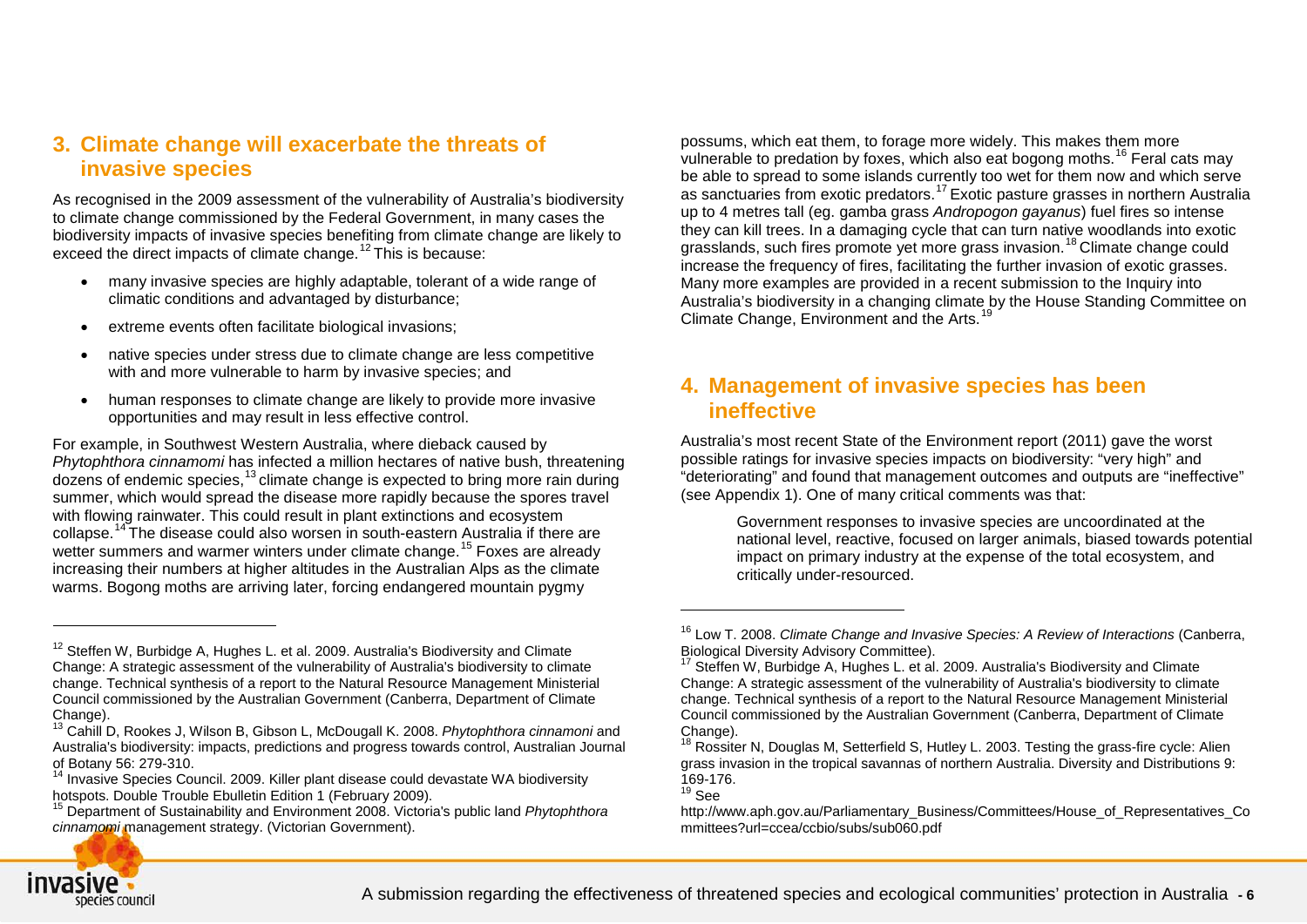To stabilise and reduce environmental impacts of invasive species will require addressing multiple weaknesses in Australia's biosecurity system, including major gaps in law and policy, and inadequate surveillance, eradication and control programs. Due to a lack of time, we highlight flaws in just four areas: (a) the Biodiversity Conservation Strategy 2010-2030, (b) provisions under the EPBC Act for key threatening processes, (c) legislative gaps and (d) funding.

## <span id="page-6-0"></span>**5. There is no commitment to the invasive species target in Australia's Biodiversity Conservation Strategy**

Target 7 of the Biodiversity Conservation Strategy 2010-2030 is:

By 2015, reduce by at least 10% the impacts of invasive species on threatened species and ecological communities in terrestrial, aquatic and marine environments.

On its release the federal Environment Minister contended that Australia was 'one of very few countries to have committed to national measurable targets for biodiversity conservation.' But the invasive species target is almost as bad as not having any target and there is no evidence of commitment to it. Seemingly plucked out of the air, it is unrealistic and therefore likely to be ignored. ISC has been told by federal environment officers that it should be regarded as 'aspirational'. This whimsical approach to one of the greatest threats to the continued existence of numerous species in Australia would not be tolerated for issues in other areas of government.

The government department charged with much of the responsibility for environmental biosecurity, Department of Agriculture, Forestry and Fisheries, does not embrace the Biodiversity Conservation Strategy target for invasive species and has no specific plan to meet it. With regular breaches of quarantine resulting in the establishment of biodiversity-threatening organisms – myrtle rust, Asian honeybees and yellow crazy ants being recent examples – achieving the target relies on DAFF giving sufficient priority to environmental threats. The at least 30 breaches that have resulted in yellow crazy ant infestations in Queensland suggest there has been a lack of focus on this very high environmental threat (see Appendix 2).

It is not clear what the strategy target implies as there is no quantitative information about invasive species impacts on threatened biodiversity. Very little monitoring of

<span id="page-6-3"></span><span id="page-6-2"></span>threatened species and ecological communities is conducted, and much of the information in conservation advices is based on coarse expert estimates of impacts. The only baseline information available is the number of threatened species and ecological communities threatened by invasive species, which does not reflect the reality of current impacts on threatened biodiversity because of the substantial numbers of threatened species and ecological communities that are not listed.[20](#page-6-2) Halfway to the target deadline, there is no implementation plan and no identification of costs. The latest state of the environment assessment found that trends were deteriorating. Long-established threats are increasing – feral cats in northern Australia, , *Phytophthora cinnamomi* in southwest Australia, feral goats in semi-arid areas, weeds virtually everywhere, for example – and new threats are emerging – foxes in Tasmania, feral deer in many new locations, myrtle rust in eastern Australia, yellow crazy ants in the Wet Tropics (see Appendix 2)

Recommendation:

-

• Commission an assessment of the measures and funding necessary to achieve the invasive species target in the National Biodiversity Conservation Strategy, and develop a costed plan to do so.

## <span id="page-6-1"></span>**6. Key threatening process provisions are poorly used and ineffective**

The capacity under the EPBC Act to declare key threatening processes (KTPs) and develop threat abatement plans (TAPs) has potential to be a major tool for addressing abating invasive species threats but is currently failing to deliver. The provisions recognise that many processes threaten multiple species and that it is necessary to take a national approach. A process is a 'threatening process' if "it threatens, or may threaten, the survival, abundance or evolutionary development of a native species or ecological community".<sup>[21](#page-6-3)</sup>

The KTP provisions could be particularly useful for invasive species because of the wide variety of threat pathways, jurisdictions and sectors involved in threatening processes, and the lack of simple legislative means of addressing such landscape-



<sup>&</sup>lt;sup>20</sup> Evans M, Watson J, Fuller R, Venter O, Bennett S, Marsack P, Possingham H. 2011. The spatial distribution of threats to species in Australia. BioScience 61: 281-289.

Environment Protection and Biodiversity Conservation Act 1999 s 188(3).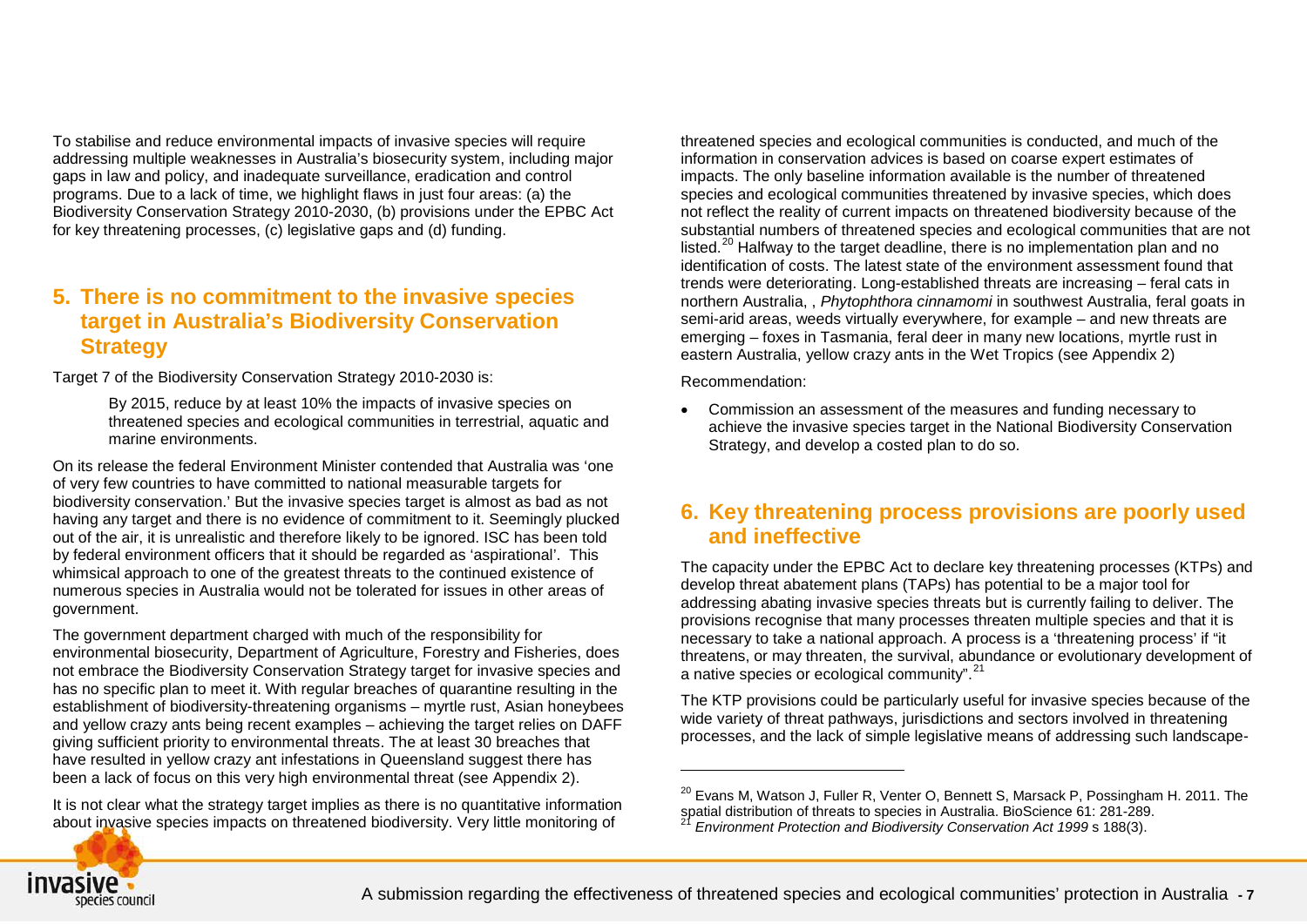scale threats. A majority of KTP listings are for invasive species (13 of 19), but they are underused, underfunded and lack effective mechanisms for abating invasive threats.

**Key threatening processes listed under the EPBC Act**

| Type of KTP               | Listed KTP (abbreviated)                                       | Date listed | <b>TAP</b>  |
|---------------------------|----------------------------------------------------------------|-------------|-------------|
|                           | <b>Rabbits</b>                                                 | 2000        | 2008        |
|                           | Feral goats                                                    | 2000        | 2008        |
|                           | Red foxes                                                      | 2000        | 2008        |
| Introduced<br>vertebrates | Feral cats                                                     | 2000        | 2008        |
|                           | Exotic rats on offshore islands                                | 2006        | 2009        |
|                           | Cane toads                                                     | 2005        | 2011        |
|                           | Feral pigs                                                     | 2001        | 2005        |
| Introduced                | Yellow crazy ants (Anoplolepis gracilipes)<br>Christmas Island | 2005<br>on. | 2006        |
| invertebrates             | Red imported fire ant, Solenopsis invicta                      | 2003        | 2006        |
| Introduced                | 5 invasive pasture grasses in northern Australia               | 2009        | 2012        |
| plants                    | Escaped garden plants                                          | 2010        | No TAP      |
| Introduced                | Root-rot fungus (Phytophthora cinnamomi)                       | 2000        | $2001^{22}$ |
| pathogens                 | Chytridiomycosis (chytrid fungus)                              | 2002        | 2006        |
|                           | Coastal otter trawling - turtle bycatch                        | 2001        | No TAP      |
|                           | Oceanic longline fishing - seabird bycatch                     | 2000        | 2006        |
| Others                    | Marine debris impacts on vertebrate marine life                | 2003        | 2009        |
|                           | Land clearance                                                 | 2001        | No TAP      |
|                           | Anthropogenic climate change                                   | 2001        | No TAP      |
|                           | Psittacine circoviral (beak and feather) disease               | 2001        | 2005        |

There are many more major threats that warrant KTP listing but in the past decade just seven new KTPs have been listed (six have been for invasive species).

**Time taken**: Currently, the environment department has sufficient resources to assess only one KTP nomination a year.<sup>[23](#page-7-1)</sup> It takes an average 1.8 years to assess <span id="page-7-3"></span><span id="page-7-2"></span><span id="page-7-1"></span><span id="page-7-0"></span>a KTP (two current assessments are due to take three years. $^{24}$ ) It then takes an average 3.7 years to develop a threat abatement plan.<sup>[25](#page-7-3)</sup> On average, therefore, it takes six years to assess a KTP and develop a TAP.

The business sector would be thumping political tables (and taking out full-page media advertisements) if it took this long to get their applications assessed. Applications for environmental destruction whizz through in comparison to nominations for threat abatement (and also threatened species and ecological communities).

**Process deficiencies**: The process of assessment is lacking in transparency. Nominations are rejected despite meeting the criteria under the EPBC Act. In the past four years, ISC has made two nominations (for the invasive pasture grass, tall wheatgrass, and for feral deer) both of which amply met the criteria, with evidence for threats to 28 and 18 species or ecological communities respectively, which were rejected for reasons outside the criteria in the EPBC Act.

A process is eligible to be listed as a 'key threatening process' if:

- It could cause a native species or an ecological community to become eligible for listing as extinct, extinct in the wild, critically endangered, endangered or vulnerable;
- It could cause a listed threatened species / ecological community to become eligible to be listed in another category representing a higher degree of endangerment; or
- It adversely affects 2 or more listed threatened species / ecological communities.

Making a nomination is demanding, often requiring several weeks work to compile the evidence required. Yet, ISC's experience is that nominations are rejected for no legislatively valid reason and typically with no reasons provided (again, note the



 $\ddot{\phantom{a}}$ 

 $22$  The Senate disallowed an inadequate 2009 TAP, so another has been under development for the past 3 years.

<sup>&</sup>lt;sup>23</sup> Senate Standing Committee on Environment and Communications Legislation Committee Answers to questions on notice Sustainability, Environment, Water, Population and Communities portfolio Additional Budget Estimates, February 2012

<sup>&</sup>lt;sup>24</sup> Artificial watering points was nominated in 2009 and assessment was due in Sept 2012; noisy miners was nominated in 2011 and assessment is due in Sept 2014.  $25$  Ibid.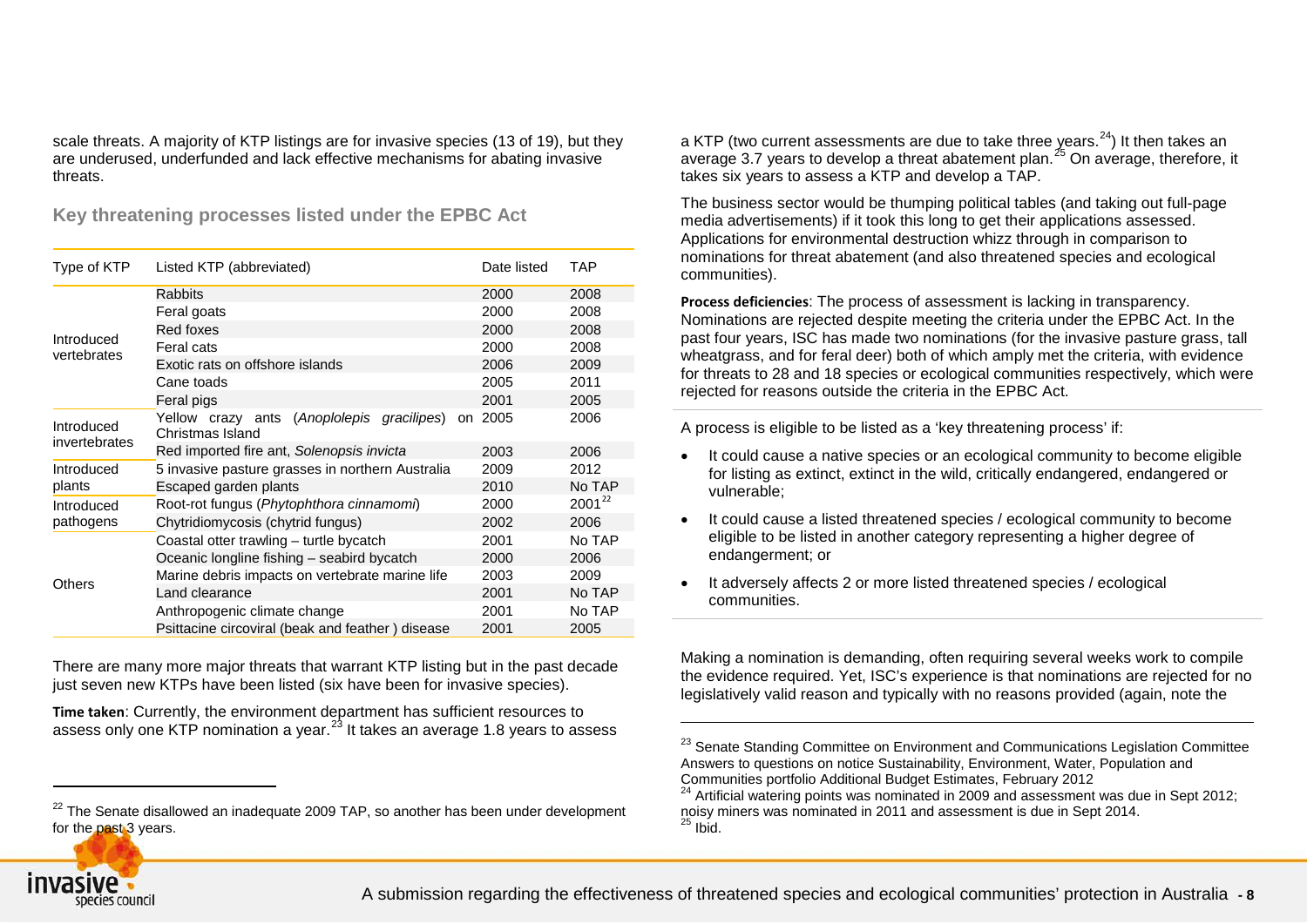difference in approach taken to assessments of destructive development). Either the current approach to KTP listing decisions is ad hoc or they are based on nonlegislative, non-public criteria such as whether there are funds available for assessment. The invitation for the public to make nominations based on the legislative criteria is misleading. Under the current opaque and underfunded arrangements, ISC won't make any further nominations because it has been a waste of scarce community time and resources. There should be a much more systematic approach to KTP listings to ensure that the major threats requiring national focus are recognised and acted on.

**Novel biota KTP listing**: It appears that there has been some move to more systematic listings by an internal nomination to list 'novel biota' as a KTP, a listing that has been in train for at least two years. However, this all-encompassing listing is apparently the reason for rejection of for ISC nominations of more specific invasive threats on the basis that they can be included as examples in the novel biota listing.<sup>[26](#page-8-0)</sup> Ironically, the more systematic listing is being used to preclude meaningful threat abatement action on specific threats such as feral deer species. There is no point developing a threat abatement plan for such a broad threat category as novel biota (encompassing invasive plants, animals, pathogens) and the draft nomination recommends against this. A similar fate – recognition but no action – has already befallen the escaped garden plant KTP listing. Likewise, the land clearing and anthropogenic climate change KTP listings have no practical conservation benefit.

ISC opposes the intention to list novel biota as an all-embracing invasive species KTP if it is to preclude the listing of more specific invasive species threats and the preparation of threat abatement plans for specific threats. We recommend the novel biota listing be used as the parent listing for multiple KTP sub-listings and as the basis for systematically addressing gaps in abatement of invasive species threats to biodiversity.

**Threat Abatement Plans**: The only real value of KTP listings comes from the development and implementation of TAPs, which outline the research, management and other actions needed to protect native species and ecological communities from the listed threat. When the Environment Minister does agree to <span id="page-8-0"></span>develop a TAP, as well as taking an average of close to four years to develop, they are often poorly implemented. There is no regular review of progress made on goals and actions and TAPs are often left to languish long after their intended 5 year review date – presumably due to a lack of resources (there are currently seven TAPs > 5 years old). In most plans there is very little community involvement except through a formal consultation process.

Threat abatement plans only bind the Commonwealth and Commonwealth agencies - States and Territories are not required to cooperate – and there is no guarantee of any of the TAP actions being implemented. For invasive species TAPs, they often depend on inadequate state and territory listing processes and competitive short-term, project-specific grants programs. There is no TAP-specific funding stream and no guaranteed funding for any TAP priorities.

**Linking to regulation**: There should be federal regulatory mechanisms where this is a feasible way to mitigate key threatening processes. The federal government has the capacity under the EPBC Act to regulate harmful activities involving invasive species but chooses not to use it. Section 301A of the *EPBC Act* provides for the establishment of a list of species, other than native species, that do, may, or would be likely to threaten biodiversity in Australia. Those species may be regulated or prohibited from being brought into Australia, or from being traded in various ways. This provision could be used to address in part the threats of several of the listed KTPs, in particular escaped nursery plants.

Escaped nursery plants were listed as a key threatening process under the EPBC Act but this has no practical effect in preventing the sale of unsafe plants. No TAP was developed and threat abatement relies in large part on individual states and territories declaring individual species after drawn-out assessment processes. Trade in the majority of unsafe nursery plants remains unregulated in most state and territory jurisdictions.

Compare the approach taken to environmentally harmful chemicals. If chemicals are assessed as a threat to human or environmental health, the Australian Pesticides and Veterinary Medicines Authority can ban their sale or regulate how they are used. Nationally significant threats to the environment caused by invasive species warrant a similar national regulatory capacity. Just as chemicals are systematically assessed, so should key threatening processes be comprehensively listed and threat abatement plans prepared.

There is a need to integrate key threatening process listings with other environmental programs, to ensure they are used to optimal effect and are funded.



 $26$  The Environment Department has advised the Invasive Species Council that the Threatened Species Scientific Committee, which assesses nominations and has developed the Novel Biota nomination, intends it to capture all invasive species and 'avoid the need to assess and list every invasive species individually'.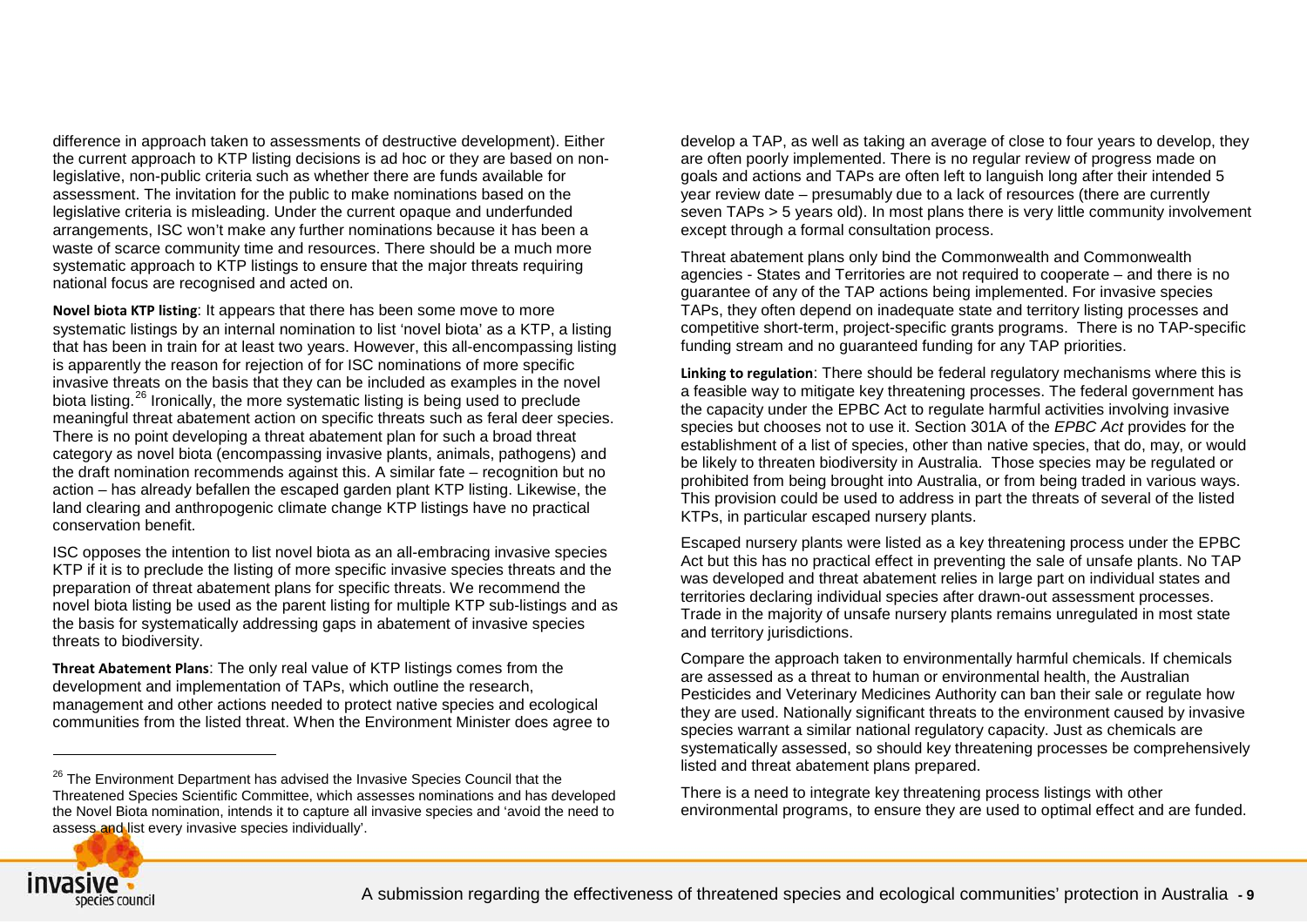For example, TAPs for significant invasive species should play a major role in Australia's biodiversity conservation strategy to reduce the impacts of invasive species.

**Proposed changes to the KTP provisions**: The Federal Government plans to make KTP listings and TAPs more flexible on the basis of a recommendation made by the Hawke review of the EPBC Act. It is proposed to undertake regional threat abatement plans, and to expand the definition of 'key threatening processes' to include both immediate and longer-term threats to Australia's national environmental assets. These would be positive reforms if there were sufficient resources for assessing and listing KTPs and developing and implementing TAPs. But they will be pointless unless the dire funding shortage for assessments, listings, planning and implementation is addressed and unless there is a commitment by relevant governments to implement the TAPs. There needs to be a much clearer accounting of implementation with regular reporting on progress to achieve priority outcomes.

More flexible KTP and TAP arrangements would permit more rapid research and management response to emerging threats, such as recent incursions of myrtle rust, Asian honeybees, and pigeon paramyxovirus.

The NSW Scientific Committee, which conducts KTP and threatened species assessments for NSW, made several recommendations about the federal listing process during the Hawke review, which unfortunately were not adopted. These included making the federal Threatened Species Scientific Committee a statutory authority with power to make determinative listing decisions rather than simply advising the Minister, making the Committee functionally independent of the Minister and Department, publishing the criteria and reasons for priorities and having priorities determined by the Committee rather than the Minister. Specific to KTPs, the NSW Scientific Committee recommended that under-representation of particular types of threat be redressed. We endorse all these recommendations.

Recommendations:

- Provide sufficient funding for assessment of Key Threatening Processes and development of Threat Abatement Plans.
- Undertake systematic listing of Key Threatening Processes to properly reflect the threats to biodiversity and develop Threat Abatement Plans on a prioritised basis.
- Use the proposed 'novel biota' Key Threatening Process listing as the basis for developing on a prioritised basis multiple Threat Abatement Plans to address invasive species threats where these plans provide a feasible way to address threats. Ensure that the novel biota listing does not preclude listing of more specific invasive species threats.
- Publish all criteria and reasons for listing priorities and for listing decisions. Priorities should be determined by the Threatened Species Scientific Committee, not the Minister.
- Undertake a review of the effectiveness of Threat Abatement Plans over the past decade, assessing the extent to which actions have been implemented and the goals achieved.
- Use section 301A of the EPBC Act to regulate actions involving invasive species Key Threatening Processes where this will contribute to achieving threat abatement.
- Provide costings in Threat Abatement Plans for priority actions and identify funding options. Ensure that criteria for funding priorities under Caring for our Country include implementing Threat Abatement Plans.
- Develop an agreement through COAG about requiring implementation by all governments of high priority actions of Threat Abatement Plans – through enabling legislation – to ensure that just as there is a requirement of governments to assess developments there is also a requirement to abate high priority threats.
- Make the Threatened Species Scientific Committee a statutory authority with power to make determinative listing decisions.

## <span id="page-9-0"></span>**7. There are major legislative gaps in regulating actions involving invasive species within Australia**

Although the release of an invasive plant or animal in a new area could have a much greater impact on biodiversity than particular mines or residential developments, there is no clear mechanism under the EPBC Act for assessing this. The Act requires the assessment of invasion risks due to imports of new animal taxa (mostly at a species level) into Australia while plants are assessed under the Quarantine Act 1908 but there is no direct trigger for assessment of releases, trade

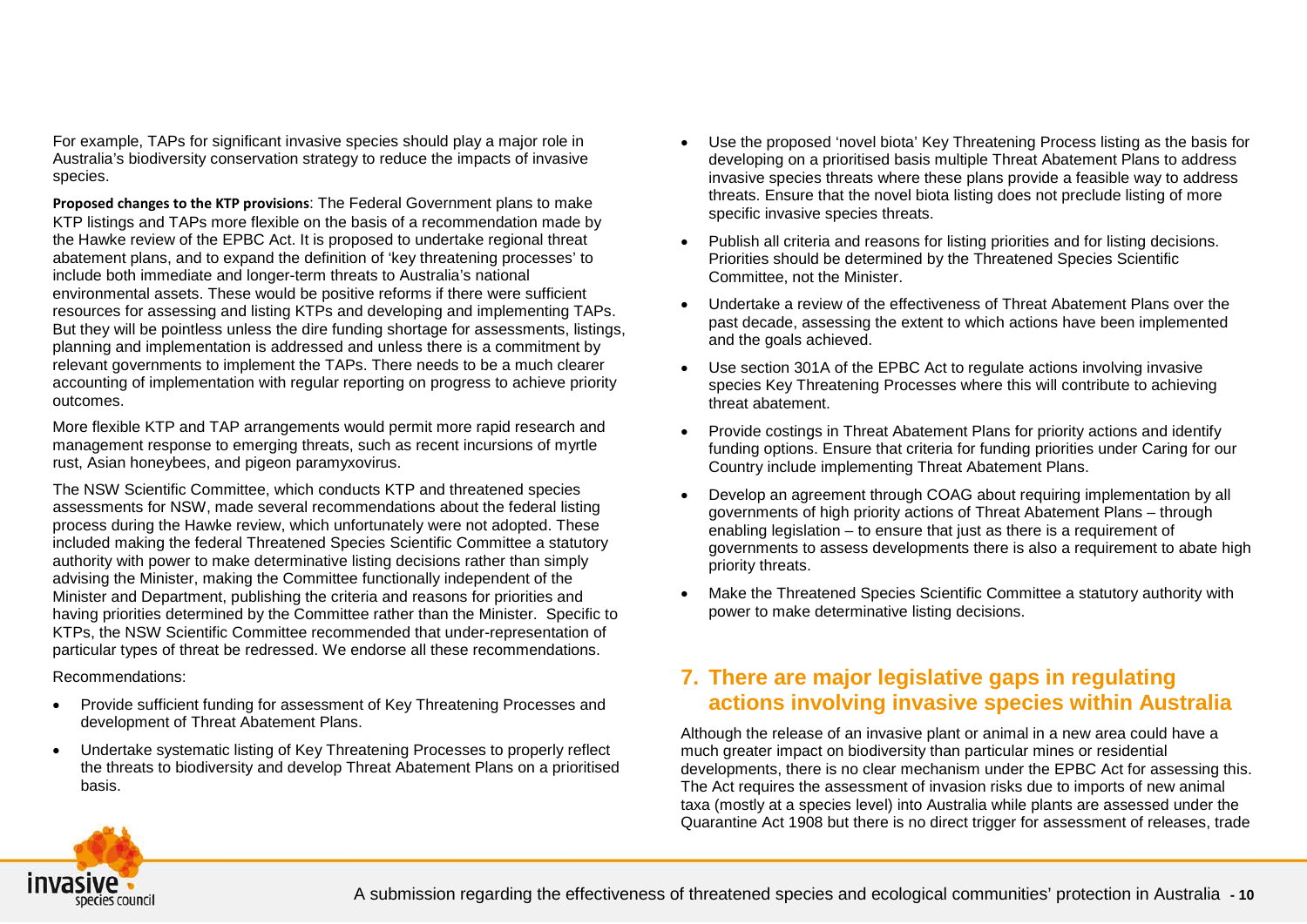in or use of invasive species or potential invasive species within Australia. Only two proposed agricultural uses of invasive plants have been referred for assessment under the EPBC Act (as far as we know). Nor are such actions generally assessed under most state and territory legislation. There tends to be a major bias in regulation towards specific, site-focused impacts rather than the landscape-scale threats represented by many invasive species as well as other threats such as fire regimes.

The Hawke review of the EPBC Act found that most states and territories are failing to prevent the deliberate movement of thousands of exotic plant species, many of which are known invaders and the majority of which have never been assessed for their weed risk. Of the ~30,000 exotic plant species in Australia, about 10% have already established in the wild; another 6000 are weedy overseas and therefore likely to become weeds in Australia. Apart from Western Australia, which takes a 'white list' approach to exotic plant species, there are no restrictions on the sale and movement of more than 98% of exotic plant species in most parts of Australia.

For example, of 340 ranked environmental weeds in NSW,**[27](#page-10-1)** about 90% can be sold or planted in part or all of NSW. Almost half (44%) are permitted imports, allowing for continued introduction of new genetic material from overseas. From 2000-2010, new cultivars for at least 17 (5%) were registered as new plant breeds in Australia.

Given the already huge impacts of weeds, this lack of basic precautions is a major biosecurity and environmental failing, as the Hawke review found:

Movement of established, potentially damaging exotic species between States and Territories represents a substantial failure of State and Territory‐based environmental regulation. Development of national protocols, in cooperation with the States and Territories, for assessing resident, potentially damaging exotic species, and for designing and implementing criteria to manage their movement within Australia, may be a useful first step towards remedying this situation (Hawke Review, 6.43).

The Federal Government already has the legal capacity s301A of the EPBC Act to regulate trade and use of damaging introduced species. There is no other feasible

 $27$  Downey P, Scanlon T, Hosking J. 2010. Prioritising alien plant species based on their ability to impact on biodiversity: a case study from New South Wales. Plant Protection Quarterly 25(3): 111-26.

<span id="page-10-2"></span><span id="page-10-1"></span>way: relying on each state and territory to individually reform will not work, as has been demonstrated by the many years of failure to do so.

New biosecurity legislation has just been introduced to Federal Parliament – the Biosecurity Bill 2012. It does not address the post-border gaps noted above. Although the Bill will provide the basis for many improvements in biosecurity, such as national regulation of ballast water, it has many flaws that ISC and other environment groups have identified.<sup>[28](#page-10-2)</sup> As it is the subject of a separate inquiry, we won't address it here.

Recommendation:

-

• Use s301A of the EPBC Act to implement a science-based, cost-effective national approach to restrict the movement and sale of introduced species within Australia unless they pass a risk assessment.

## <span id="page-10-0"></span>**8. Resources for invasive species management are woefully inadequate**

There is widespread agreement that current funding levels and approaches are far from sufficient to halt and reduce the threat of invasive species to biodiversity. New Zealand researchers have estimated that an extra 9 to 25-fold funding is required in that country to address the threat of invasive species to biodiversity.<sup>29</sup>They comment, and we share their opinion, that a similar increase is probably required in Australia. That no such assessment has been undertaken for Australia is indicative of the ad hoc and short-term approach taken to invasive species management for the environment.

Australia has been a world leader in protecting agricultural assets from invasive species, and strategies and priorities are generally informed by a sound knowledge of threats, the impacts of invasion and the costs of management. For example, on



<sup>&</sup>lt;sup>28</sup> See [http://www.invasives.org.au/documents/file/sub\\_draft\\_biobill\\_2012.pdf](http://www.invasives.org.au/documents/file/sub_draft_biobill_2012.pdf) for ISC's submission.

<sup>&</sup>lt;sup>29</sup> Choquenot D, Clout M. 2011. Another inconvenient truth: How much pest control will it take to halt the decline in biodiversity? Security from the impact of vertebrate pest animals.15th Australasian Vertebrate Pest Conference. Sydney.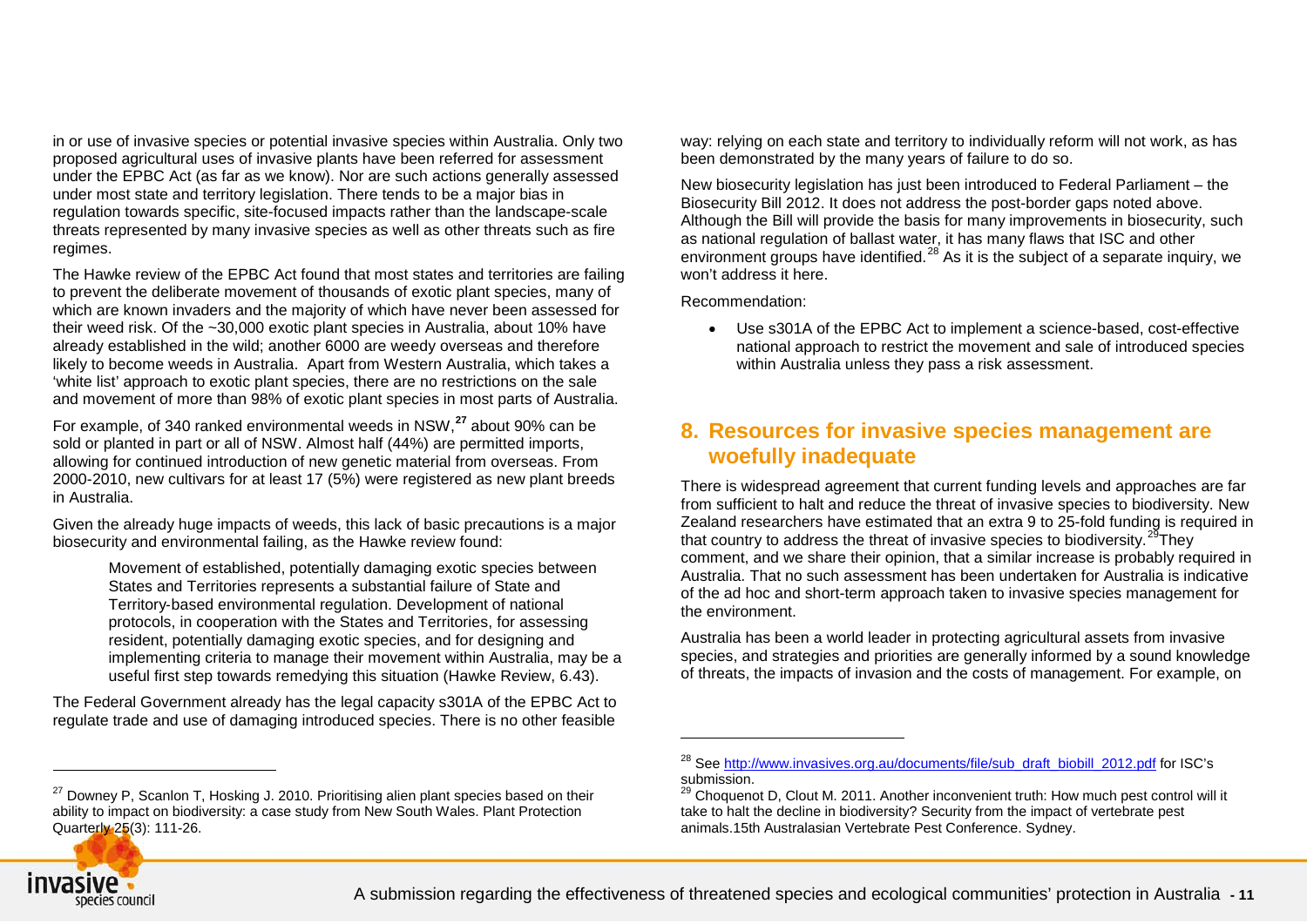foot and mouth disease, the Department of Agriculture, Fisheries and Forestry says: $30$ 

> 'The Australian Government has committed to invest more than half a billion dollars to prepare for and manage the [foot and mouth disease] threat… Australia has in place detailed contingency plans and a comprehensive whole-of-government approach to managing animal health emergencies that are designed to ensure that resources from a wide range of agencies are available.'

Environmental biosecurity currently lags far behind agricultural biosecurity and there is nowhere near an equivalent understanding of threats, impacts and costs, as recognised in the 2009 Hawke review of the EPBC Act.

Environmental biosecurity issues have not traditionally received the same attention as the potential impacts of pathogens, diseases, weeds or pests on primary production. … The new biosecurity legislation should require that the environment must be given equal consideration alongside human health and economic and social considerations….

Although environmental biosecurity is more challenging than that for industry – with more threats, more species at risk, more stakeholders, and less knowledge – more public resources are dedicated to protecting industries than the environment from invasive species. For most of its history, our biosecurity system has been directed primarily at protecting agriculture from invasive species. Current biosecurity arrangements have not been designed from an ecological perspective.

The community relies on governments to invest resources on their behalf to protect the environment for the public good. There needs to be more equity for the environment in public resources dedicated to biosecurity, as recognised by the Beale review:

'…Australia has a relatively poor knowledge of the biosecurity threats to its natural environment. This is largely a function of the absence of commercial incentives to research and monitor environmental pests and diseases. As a result, the principal responsibility for biosecurity research as it relates to the natural environment lies with governments and the community. These activities have not received a high priority for funding.

<span id="page-11-0"></span>Unlike incursions that impact on primary production, where active engagement by business is motivated by self-protection, the effort required to respond to an incursion affecting the environment must be provided primarily by governments.

There needs to be substantial long-term investment to bring environmental biosecurity functions at least up to par with those for primary industries. Recently, the Queensland Government abandoned the eradication program for yellow crazy ants, recognised globally one of the major threats to biodiversity and regarded by the Wet Tropics Management Authority as likely to be 'an absolute disaster for biodiversity' in the Wet Tropics (see Appendix 2). If it were a major industry threat, the Queensland Government would undoubtedly fund eradication. Environmental programs have been abandoned in favour of agricultural priorities. This is a common problem – when budgets are tightened, environmental biosecurity programs tend to go first.

To achieve environmental goals will require much greater community contribution, including much greater involvement of the community and environmental sector in development of biosecurity policy and implementation. There needs to be reform of community engagement processes to bring them up to at least the standard of those for industry bodies. For several years, the federal and state/territory governments have jointly contributed two-thirds of the operational funding for Plant Health Australia and Animal Health Australia to develop contingency plans and strategies for high priority industry threats. This has been an excellent model for improving industry biosecurity. ISC has proposed an equivalent body for environmental biosecurity (see below).

To meet the national biodiversity conservation strategy target will require research directed to the highest priority research questions. The level of federal government funding dedicated to environmental biosecurity research is dwarfed by that dedicated to industry research. We commend the government for its commitment to match dollar-for-dollar industry funds to rural development corporations, a substantial proportion of which is devoted to biosecurity issues. However, the need for research funding in environmental biosecurity is even greater than that for industry biosecurity – with more species impacted, more invasive threats and less knowledge – and the public good rationale for funding is more compelling. In the short-term, the government should fund environmental biosecurity research to a level at least equivalent to that for industry biosecurity research.

Appendix 3 provides an example of the sort of 'getting down to business' approach desperately needed for conservation. A group of researchers last year assessed



<sup>&</sup>lt;sup>30</sup> See DAFF website a[t http://www.daff.gov.au/animal-plant-health/pests-diseases](http://www.daff.gov.au/animal-plant-health/pests-diseases-weeds/animal/fmd)[weeds/animal/fmd.](http://www.daff.gov.au/animal-plant-health/pests-diseases-weeds/animal/fmd)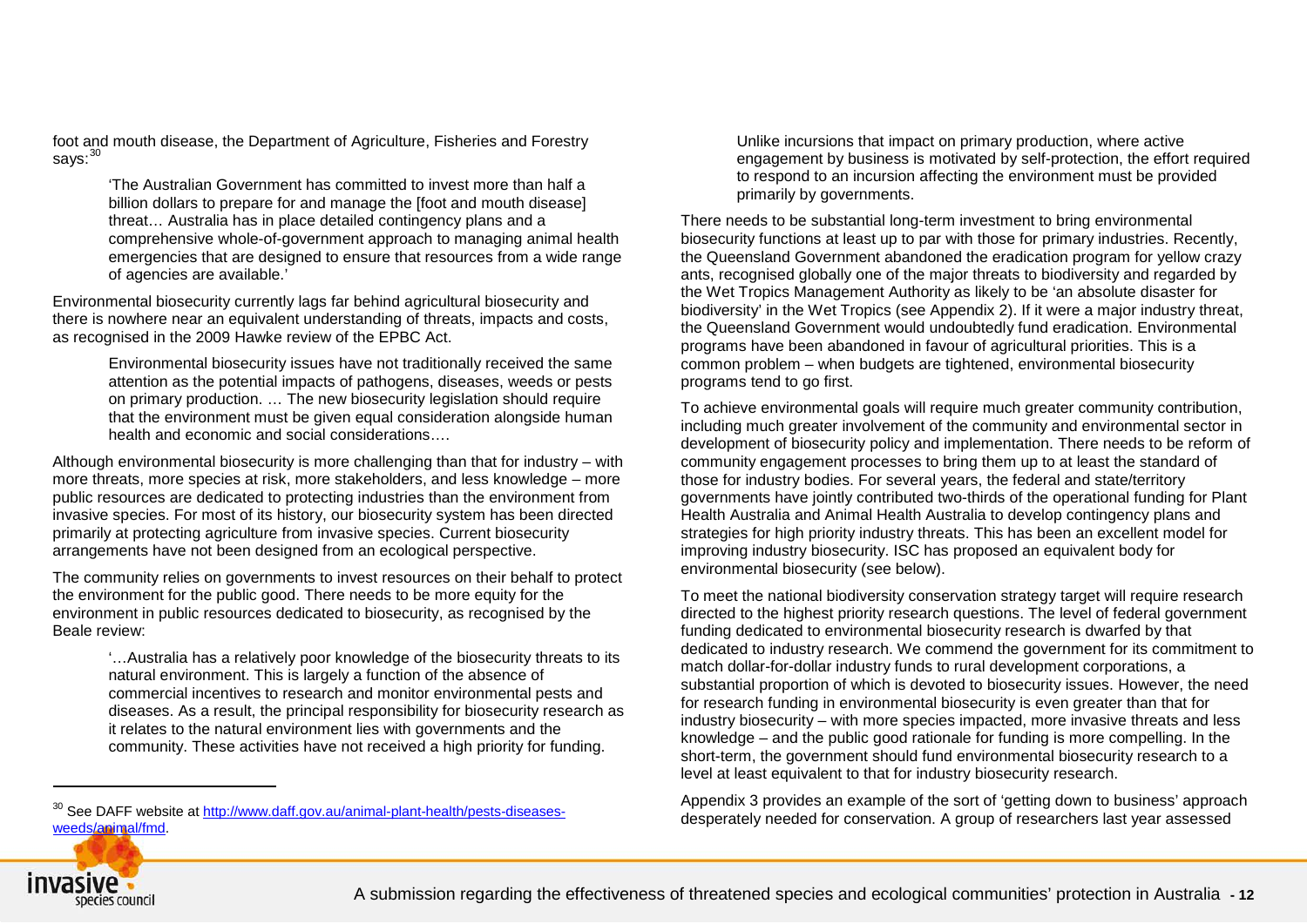the feasibility and cost of saving wildlife in the Kimberley.<sup>[31](#page-12-1)</sup> The optimal investment – sufficient to maintain 45 at-risk species over the next 20 years – amounts to about \$40 million a year after set up costs of \$95 million. Much of it would go to keeping invasive species at bay. With costs and feasibilities set out, there is now a 'business case' for investing in the future of Kimberley wildlife, and much less excuse for governments to avoid doing so.

#### Recommendation:

• Commission assessments of the measures and funding required and funding options to achieve high priority biodiversity goals, as exemplified in the report ' Priority threat management to protect Kimberley wildlife.'

## <span id="page-12-0"></span>**9. A proposal for Environment Health Australia**

Australia urgently needs a more ecological, coordinated and collaborative approach to environmental biosecurity. Invasive species are overwhelming the capacity of current biosecurity systems, as acknowledged in the State of the Environment 2011. The complexity and scale of environmental challenges warrants a comprehensive biosecurity focus facilitated by a new national body to engender a genuine partnership approach between governments, communities and relevant industries. It will not be sufficient to bolt on environmental responsibilities to existing structures and cultures.

Environment NGOs propose the establishment of a national body, Environment Health Australia, that brings together major participants in environmental biosecurity, effectively involves the community sector, and facilitates a crossjurisdictional, cross-sector collaboration to achieve much stronger environmental biosecurity. It would be the environmental equivalent of, and collaborate with, Animal Health Australia and Plant Health Australia.

#### **Proposed functions**

• Create strong environmental biosecurity foundations: Eg. Develop and promote more ecologically informed approaches to protect species, ecological communities and ecological processes from invasive species

- <span id="page-12-1"></span>• Improve Australia's biosecurity preparedness: Eg. Develop biosecurity plans for high-risk potential environmental invaders, and surveillance protocols for environmental incursions, undertake foresighting and reporting to identify emerging and future threats, and develop strategies to limit the exacerbation of invasive species impacts under climate change.
- Promote effective responses to environmental incursions: Eg. Participate in National Environmental Biosecurity Response Agreement processes and commission, co-ordinate, facilitate and manage nationally agreed environmental health and biosecurity projects, and lead preparation of AusEnvPlans to establish detailed emergency response arrangements under NEBRA.
- Enhance community awareness, vigilance and action in biosecurity: Eg. Build public awareness of environmental biosecurity and support the community to become involved in biosecurity policy development and implementation, develop best practice communication and community activation approaches in environmental biosecurity, and harness the support of foundations and NGOs.
- Improve environmental biosecurity capacity knowledge, people and resources: Eg. Facilitate governments, community groups and researchers to work together to improve environmental health in Australia, identify high priority research needs for environmental biosecurity, and identify and prioritise invasive species management actions which can be implemented to deliver development and carbon offsets.
- Improve coordination and collaboration between jurisdictions, agencies and sectors: Eg. Collaborate with industry biosecurity bodies to jointly develop biosecurity responses where invaders have both environmental and industry impacts, and conduct joint research projects.
- Monitor and report on Australia's progress in environmental biosecurity: Eg. Develop indicators for monitoring progress on meeting environmental biosecurity targets, and monitor and report on the establishment, spread and containment of ecologically important invasive species.

#### **Proposed membership**

Environment Health Australia would be structured to foster partnerships between major participants and stakeholders in environmental biosecurity and promote collaboration with industry bodies where there are shared interests. One potential



<sup>&</sup>lt;sup>31</sup> Carwardine J, O'Connor T, Legge S, Mackey B, Possingham H, Martin T. 2011. Priority [threat management](http://invasivesblog.com/2012/09/15/the-cost-of-saving-the-kimberleys-wildlife/www.csiro.au/files/files/pzk8.pdf) to protect Kimberley wildlife. CSIRO Ecosystem Sciences, Brisbane.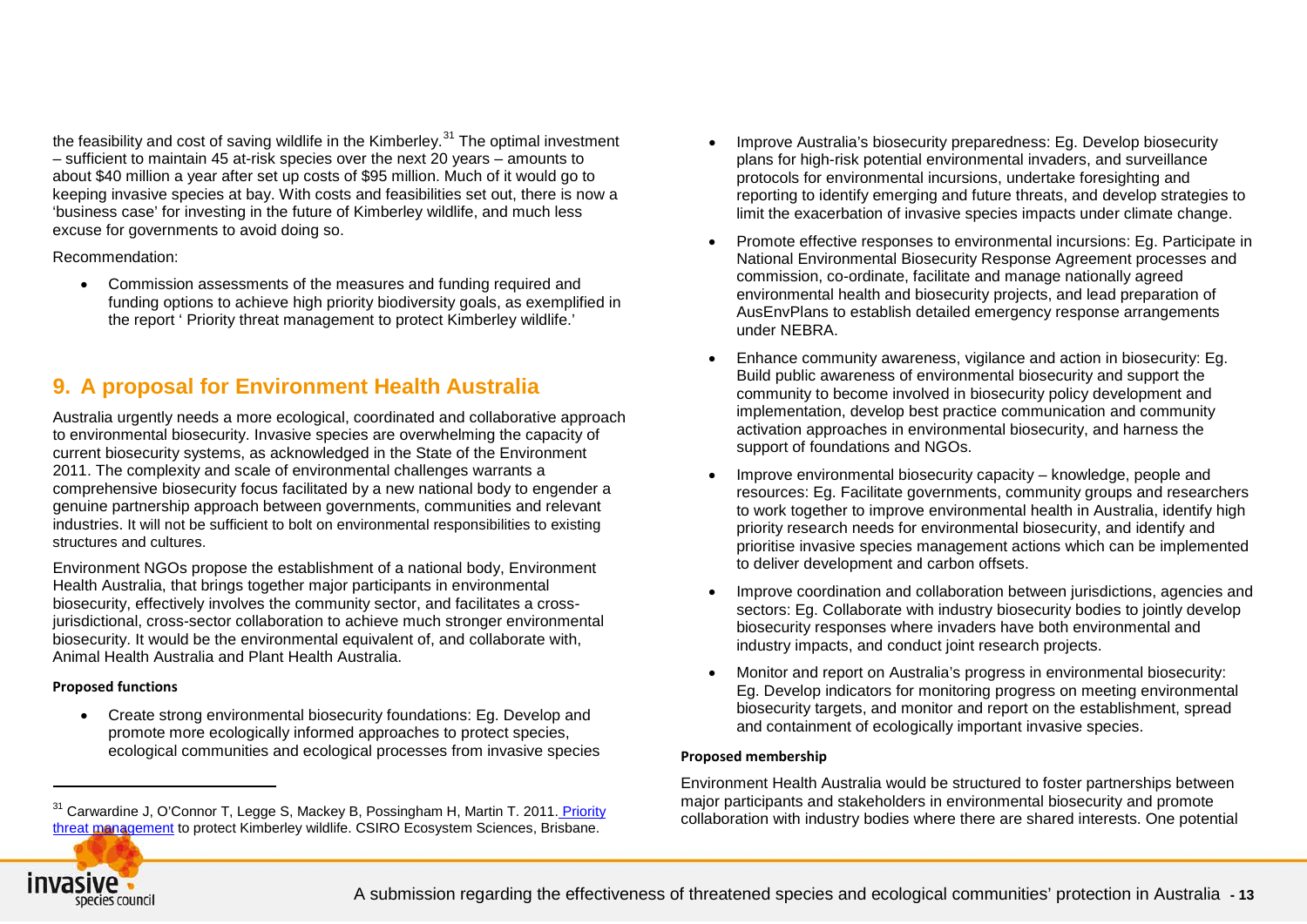model is that of Plant Health Australia and Animal Health Australia. Potential members include:

- Federal Government: environment and biosecurity agencies
- State/Territory Governments: environment and biosecurity agencies
- Environmental NGOs with an environmental biosecurity focus
- Indigenous land management organizations
- NRM and conservation land management organisations
- Research institutions focused on biosecurity, ecology and environmental management
- Professional bodies for people involved in environmental biosecurity
- Environmental and allied primary production industry bodies.

A more detailed proposal for Environment Health Australia is attached and can be downloaded from

<http://www.invasives.org.au/page.php?nameIdentifier=environmenthealthaustralia>.

#### Recommendation:

• Establish an environmental biosecurity organisation, Environment Health Australia, to drive cross-jurisdictional and cross-sectoral collaboration.

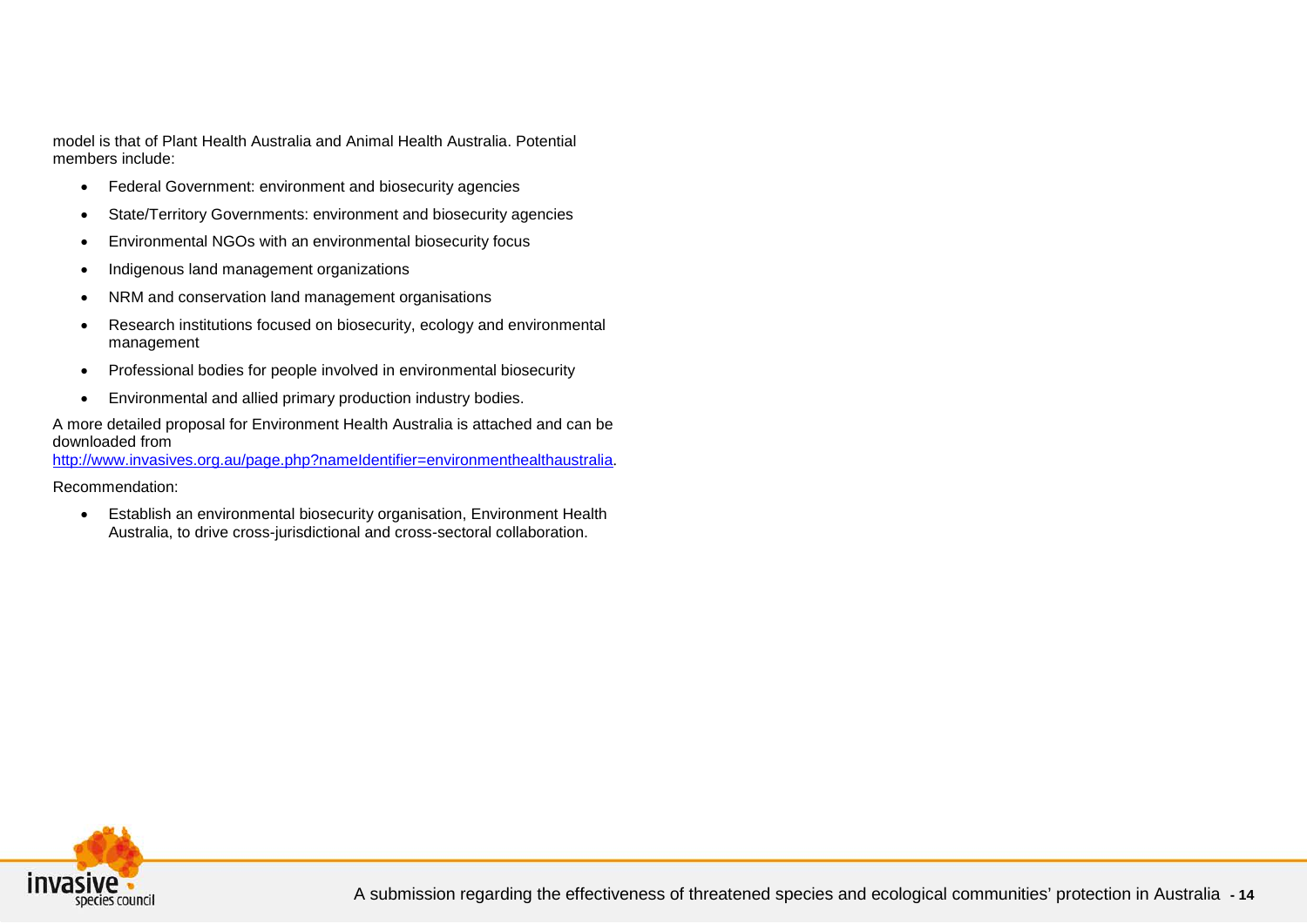## **Appendix 1. State of the Environment 2011 – verdict on invasive species[32](#page-14-1)**

The report card assessments on invasive species were bleak: high to very high impacts of invasive species with deteriorating or unclear trends. Impacts on biodiversity and management outcomes received the worst possible ratings.

| Environment<br>component             | Degree of<br>impact | Trend         | Management<br>effectiveness - outputs &<br>outcomes |
|--------------------------------------|---------------------|---------------|-----------------------------------------------------|
| <b>Biodiversity</b>                  | Very high           | Deteriorating | Ineffective                                         |
| Heritage values                      | Very high           | Deteriorating | NA.                                                 |
| Inland water<br>environments         | High                | Deteriorating | Partially effective                                 |
| Land environment                     | High                | Deteriorating | Partially effective                                 |
| Antarctic terrestrial<br>environment | High                | Unclear       | Effective                                           |

The report notes deficiencies of management, information and resources for invasive species, for example:

**On management**: 'Government responses to invasive species are uncoordinated at the national level, reactive, focused on larger animals, biased towards potential impact on primary industry at the expense of the total ecosystem, and critically under-resourced.'

**On resources**: 'Most jurisdictions admit they are unable to provide sufficient resources to control existing invasive species and most now focus on preventing establishment of new invasive species. New pressures are emerging and are of high concern due to the limited resources available for control.'

[<http://www.environment.gov.au/soe/2011/summary/index.html>](http://www.environment.gov.au/soe/2011/summary/index.html).

 $\ddot{\phantom{a}}$ 

<span id="page-14-4"></span><span id="page-14-3"></span><span id="page-14-2"></span><span id="page-14-1"></span>**On information**: State of environment reports by states and territories 'mostly list plans, strategies and inputs to management, but rarely report on the effectiveness of processes or on outputs and outcomes' for invasive species. The *Assessment of Australia's terrestrial biodiversity 2008* is quoted: 'The scale of the impacts from [invasive species] is such that the voluntary and uncoordinated approaches adopted to date will not be effective.'

## <span id="page-14-0"></span>**Appendix 2. Yellow crazy ants[33](#page-14-2)**

As part of their recent cost cutting, the Queensland Government has abandoned an eradication program for invasive yellow crazy ants (*Anoplolepis gracilipes*).[34](#page-14-3) The decision was made solely on financial grounds – that the existing small allocation was insufficient to achieve eradication. Other environmental programs have also lost funding. This is a constant problem in biosecurity across Australia – when budgets are cut, the environmental programs go first. At the same time, the government has substantially increased funding for wild dog control, a program for the commercial benefit of graziers, and is pouring considerable resources into eradicating Bovine Johne's disease from cattle in Queensland.<sup>[35](#page-14-4)</sup>

Yellow crazy ants fit the stereotype of a rapacious marauding invader. On Christmas Island, they have killed tens of millions of the iconic (and ecologically important) red crabs, as well as robber crabs. Prior to a multi-million dollar baiting program, they had invaded more than a quarter of the island's rainforest, reaching densities of more than 2000 foraging ants a square metre and transforming the

<sup>&</sup>lt;sup>32</sup> State of the Environment 2011 Committee. 2011. Australia State of the Environment 2011. Independent report to the Australian Government Minister for Sustainability, Environment, Water, Population and Communities.

<sup>33</sup> Abbott K. 2005. Supercolonies of the invasive yellow crazy ant, *Anoplolepis gracilipes*, on an oceanic island: forager patterns, density and biomass. Insectes Sociaux 52: 266–273. Csurhes S, Hankamer C. 2012**.** Pest animal risk assessment: Yellow crazy ant *Anoplolepis gracilipes*. Biosecurity Queensland, Queensland Government.

Drescher J, Feldhaar H, Blüthgen N. 2011. Interspecific aggression and resource monopolization of the invasive ant *Anoplolepis gracilipes* in Malaysian Borneo. Biotropica 43(1): 93-99.

O'Dowd D, Green P, Lake P. 2003. Invasional "meltdown" on an oceanic island. Ecology

<sup>&</sup>lt;sup>34</sup> See http://www.couriermail.com.au/news/queensland/crazy-ants-on-march-after-<br>government-slashes-fighting-fund/story-e6freoof-1226518463558.

 $35$  See http://www.daff.qld.gov.au/30\_22376.htm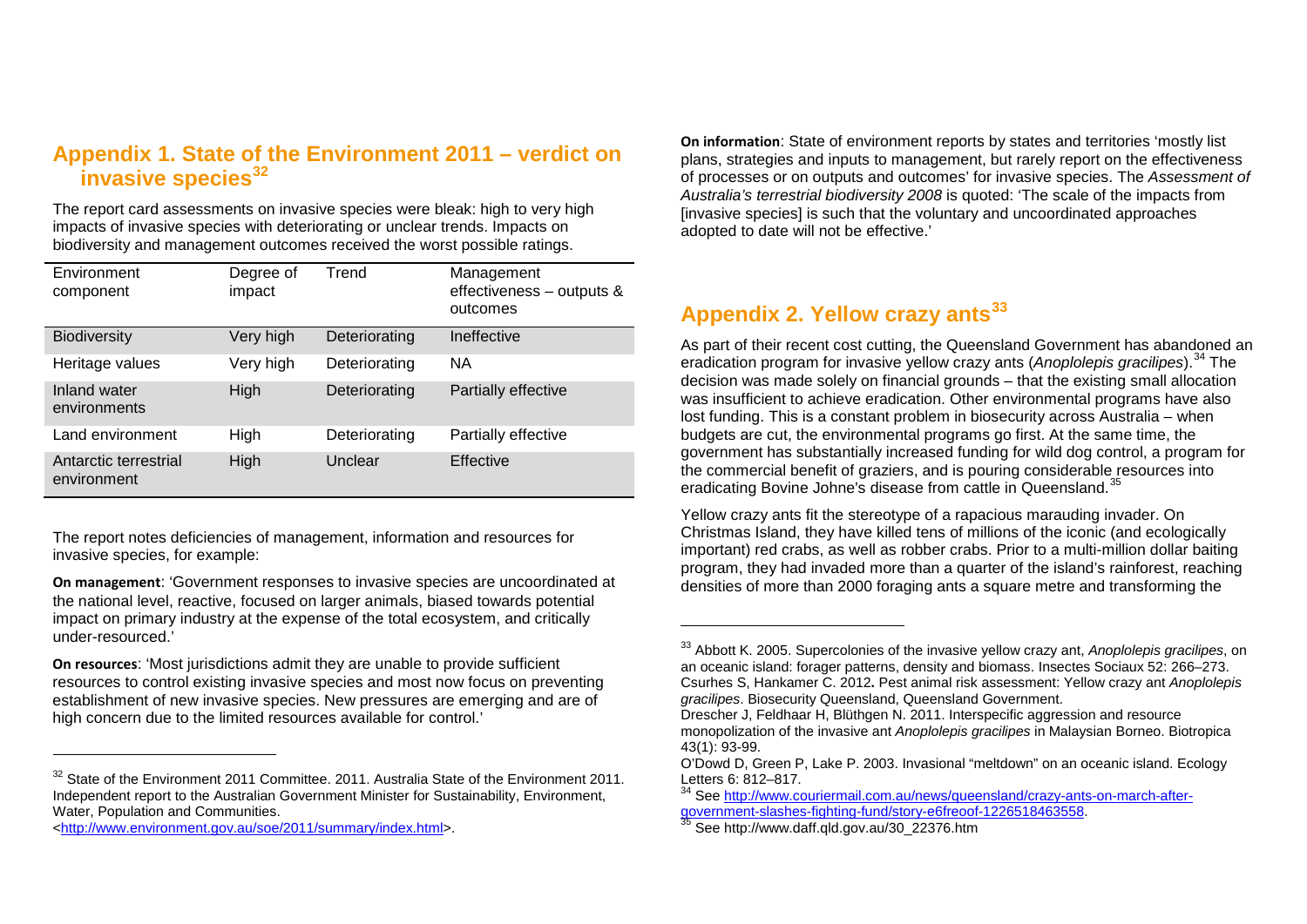ecosystem. Yellow crazy ants on Christmas Island are listed as a key threatening process.

An 'invasional meltdown' on Christmas Island triggered by crazy ants has resulted in a "rapid, catastrophic shift in the rain forest ecosystem", as summarised by Dennis O'Dowd and co-researchers:

In invaded areas, crazy ants extirpate the red land crab, the dominant endemic consumer on the forest floor. In doing so, crazy ants indirectly release seedling recruitment, enhance species richness of seedlings, and slow litter breakdown. In the forest canopy, new associations between this invasive ant and honeydew-secreting scale insects accelerate and diversify impacts. Sustained high densities of foraging ants on canopy trees result in high population densities of host generalist scale insects and growth of sooty moulds, leading to canopy dieback and even deaths of canopy trees.

Where yellow crazy ants flourish, little else does. They can remove nearly all insect life, leaving none for other animals, and kill small animals such as lizards, crabs and bird chicks. They are on the World Conservation Union's list of '100 of the World's Worst Invasive Alien Species'.

Queensland's Wet Tropics World Heritage Area is at grave risk, for the ants' preferred habitat is moist lowland tropical forest. The Wet Tropics Management Authority has said, 'It would be an absolute disaster for biodiversity in our Wet Tropics World Heritage Area if yellow crazy ants became established here'.<sup>[36](#page-15-1)</sup> They have recently been found in Little Mulgrave National Park near Edmonton. The Wet Tropics Management Authority received \$268,000 from the Federal Government this year to search for invasive ants in the Wet Tropics, but this funding will now serve little purpose.

Yellow crazy ants are able to dominate large areas by forming super-colonies with multiple nests and multiple queens. The largest have up to 300 queens and extend over several hundred hectares. They spread by budding. A mated queen leaves her birth nest with some workers and sets up a new nest nearby. (Yellow crazy ants are ideal candidates for eradication because, unlike fire ants, the queens cannot fly.) The boundary of a super-colony can advance by 3 metres a day. They don't sting but squirt formic acid, which blinds and debilitates their prey.

<span id="page-15-1"></span>Suspected to be native to South-East Asia, yellow crazy ants have spread across the world via traded goods. They have arrived in Queensland multiple times, mostly with timber supplies, and now exist in 21 known sites, mostly near ports and timber yards.

Although their preferred habitat is moist tropical forest they also live in the subtropics and in harsh, dry areas such as Arnhem Land. They invade horticultural plantations and urban areas.

The short-sighted budget-cutting will condemn future Queenslanders, including farmers, to much greater costs in the near future for control and eradication will become impossible unless funding is obtained in the near future.

Yellow crazy ants expose multiple failings of Australian biosecurity:

- deficient quarantine for timber imports that have allowed them to arrive and establish multiple times,
- federal government lack of responsibility for quarantine breaches,
- overly narrow criteria for national funding for eradication of nationally significant incursions.
- lack of transparent and objective prioritisation processes to inform funding decisions,
- low priority accorded to environmental threats compared to industry threats, and
- the ever-prevailing short-termism.

<span id="page-15-0"></span>Eradication programs for two other invasive ants in Queensland – red imported fire ants and electric ants, which are economic, social and environmental threats – are nationally funded. For several years, the yellow crazy ant program has been the poverty-stricken cousin of these other programs, existing on scraps from the state budget. National funding is restricted to species that can be totally eradicated from Australia, and yellow crazy ants are not eradicable from Christmas Island and the Northern Territory. This is a short-sighted approach for a country of such vastness and ecosystem diversity.

<sup>36</sup> See http://www.wettropics.gov.au/funding-boost-to-stamp-out-invasive-ants.html

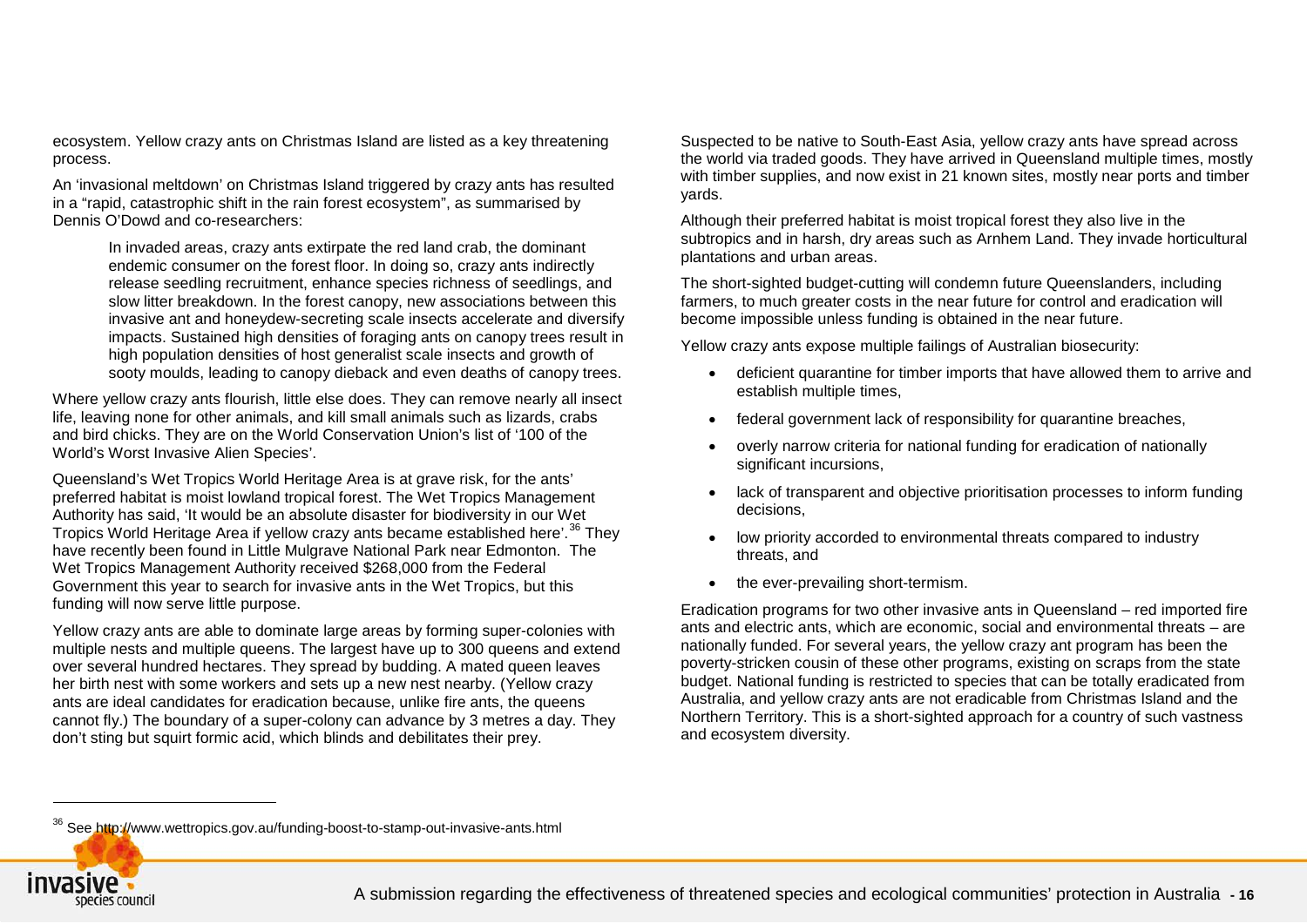## **Appendix 3. The cost of saving the Kimberley's wildlife**

Business 101: the first step to achieving a goal is to assess its feasibility and cost. That this is often neglected for conservation goals is symptomatic of a serious deficit of intent. Take the invasive species target of Australia's [Biodiversity](http://www.environment.gov.au/biodiversity/strategy/index.html)  [Conservation Strategy](http://www.environment.gov.au/biodiversity/strategy/index.html) – to reduce invasive species impacts on threatened biodiversity by 10%. There has been no feasibility assessment and no costed plan, rendering it an aspiration destined to fail.

In contrast, a group of researchers (Josie Carwardine and colleagues) last year assessed the feasibility and cost of saving wildlife in the Kimberley.<sup>[37](#page-16-0)</sup> The optimal investment – sufficient to maintain 45 at-risk species over the next 20 years – amounts to about \$40 million a year after set up costs of \$95 million. Much of it would go to keeping invasive species at bay.

With costs and feasibilities set out, there is now a 'business case' for investing in the future of Kimberley wildlife, and much less excuse for governments to avoid doing so.

#### **The Kimberley is worth investing in**

The Kimberley is a very special region – still wild, wondrously diverse and brimming with unique species:

- 65 endemic vertebrate animal species,
- 309 endemic plant species, and
- the highest numbers of endemic invertebrates in many groups, including land snails.

It is also special because mammals have survived there. The North Kimberley – one of five bioregions in the Kimberley – is one of only two bioregions Australiawide to have retained all mammal species (the other is the Tiwi Islands). But this could soon change.

Northern Australia is facing an imminent calamitous wave of extinctions, and the Kimberley – although less affected so far than the other northern regions – is not immune. At particular risk are:

<span id="page-16-0"></span>small and medium sized ground-dwelling mammals such as golden-backed tree-rat (*Mesembriomys macrurus*), golden bandicoot (*Isoodon auratus*) and Monjon rock wallaby (*Petrogale burbidgei*),

grain-eating birds such as partridge pigeon (*Geophaps smithii blaauwi*), gouldian finch (*Erythrura gouldiae*)and star finch (*Neochmia ruficauda*), and

carnivorous reptiles such as spotted tree monitor (*Varanus scalaris*) and roughscaled python (*Morelia carinata).*

Without effective management, "45 species of wildlife are likely to be functionally lost from the Kimberley in the next 20 years."

The main threats are inappropriate fire regimes, feral cats, feral and domestic introduced herbivores (cattle, horses, donkeys), feral pigs, cane toads and weeds. Mining, tourism and agricultural expansion are likely to exacerbate the damage.

#### **Investment needed**

Based on expert advice, Carwardine and colleagues have set out what could be achieved for different levels of investment. To keep all species across the region (with a probably of at least 90%) will cost about \$40 million a year with \$95 million set-up costs, allocated as shown in the table. An investment of only \$27 million a year would achieve persistence probabilities of all species to at least 50%, avoiding imminent species losses but risking declines.

| Fire and herbivore management | \$25.3 million |
|-------------------------------|----------------|
| Weed management               | \$2.8 million  |
| Feral cat control             | $$2.8$ million |
| Exclosures (for cats)         | \$3.5 million  |
| Monitoring                    | \$5 million    |
| Annual total                  | \$39.4 million |

The most cost-effective action is cat control but its feasibility is currently low because of the lack of broadscale control methods and the social value accorded to domestic cats. The researchers suggest that feasibility will improve with education about feral cat problems and research on biocontrol and the interactions of dingos and cats. However, the cat threat for at least eight mammal species is considered



<sup>&</sup>lt;sup>37</sup> Carwardine J, O'Connor T, Legge S, Mackey B, Possingham H, Martin T. 2011. Priority [threat management](http://invasivesblog.com/2012/09/15/the-cost-of-saving-the-kimberleys-wildlife/www.csiro.au/files/files/pzk8.pdf) to protect Kimberley wildlife. CSIRO Ecosystem Sciences, Brisbane.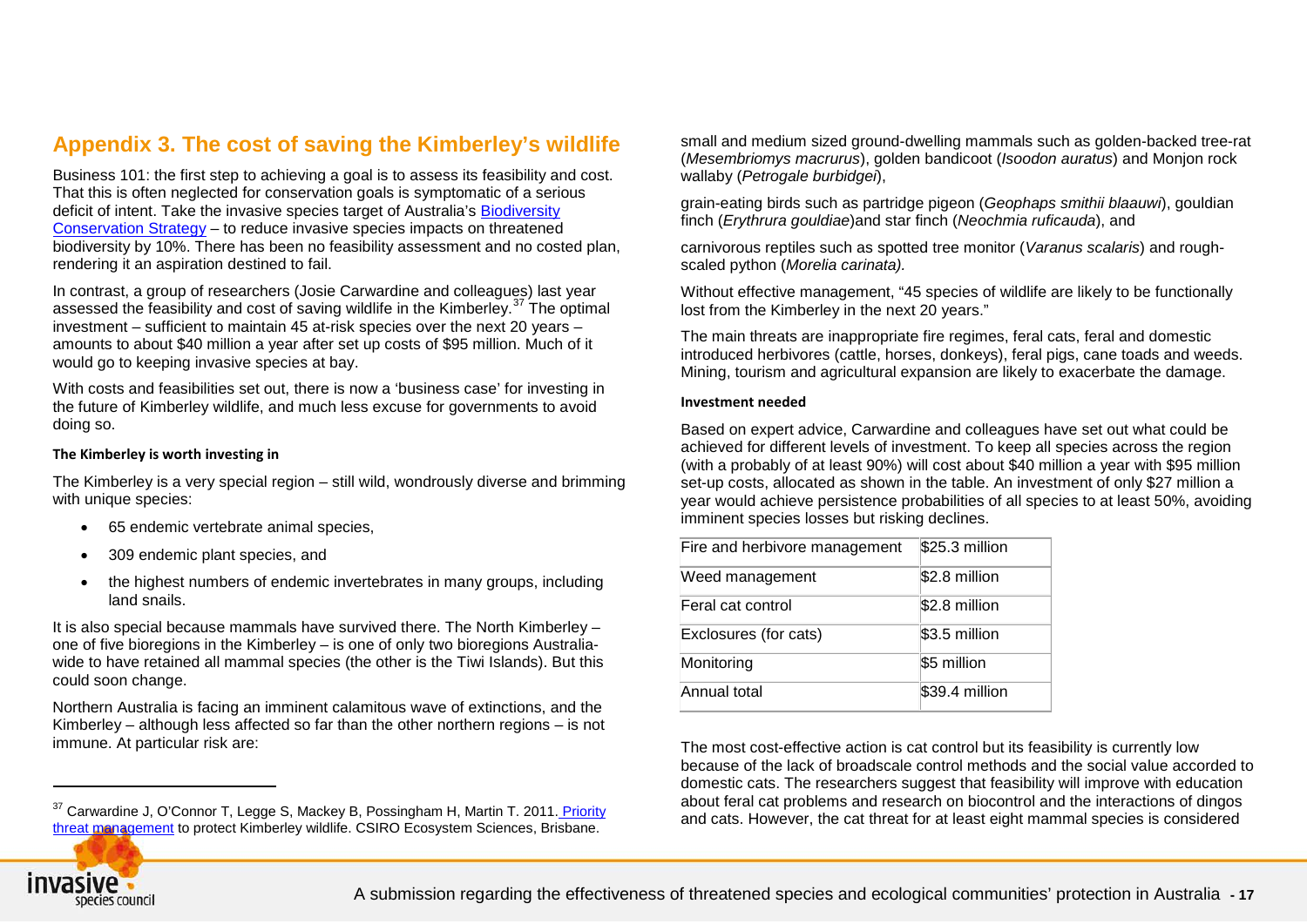dire enough to warrant exclosure fences to create havens free of cats and possibly also cane toads.

Management of fire and introduced herbivores will deliver the greatest benefits and are feasible although also relatively expensive.

Weed control is ranked of lower benefit because as yet weed problems in the Kimberley are not "alarming" and it is difficult to quantify the benefits of keeping out potential new weeds. Weed management would rate more highly for plant conservation, which was not considered in this study. The authors comment that "an increase in funds for quarantine is likely to be a cost-effective strategy for long term biodiversity persistence."

A monitoring program is essential to assess the effectiveness of management.

#### **Cats in the Kimberley**

A study at Mornington Wildlife Sanctuary suggests there is a cat every 3 km², each eating 5–12 native vertebrates daily. If this is consistent throughout the region, it means 100,000 cats, killing at least half a million native animals daily.

There are currently no effective control methods for feral cats – they are trap shy and rarely eat poisoned baits.

The most feasible option could be to cease baiting of dingoes, which appear to suppress cat activity and kill kittens. Although dingoes are also predators, they frequently take larger prey, reducing pressure on small fauna. Relationships between cats and dingoes in the region are under investigation. One study at Wongalara Sanctuary in the Northern Territory, where half the property was baited for dingos and half left unbaited, found that cat activity decreased and small lizard populations increased in the unbaited areas. Should baiting cease, the impact on pastoralists should be manageable as only low losses are currently reported.

Biological control of cats is considered technically feasible but would require a substantial change in community attitudes. Fenced cat-free areas on islands or conservation properties may be needed to save species in the short-term.

## <span id="page-17-0"></span>**10.**

## <span id="page-17-1"></span>**Appendix 4. What weeds do[38](#page-17-1)**

In the 230 years since European colonisation, Australians have imported thousands of exotic plant species, averaging more than 100 new exotic species a year. As a result, there are now thousands more exotic plants in the country than there are native species. More than 95% have been deliberately imported for cultivation, most as garden plants and some for agriculture or forestry. By moving plants into new ranges beyond their natural dispersal barriers, and planting them in numerous locations, sometimes in vast acreages, humans provide some species with advantages that allow them to establish in the wild and outcompete native species.

In the short time since European colonisation – short in ecological terms – more than 3000 exotic plant species have established in the wild in Australia, and more than 1500 are now invading natural ecosystems.

Although weeds already dominate many ecosystems, the worst is yet to come. Many weeds are at a relatively early stage of invasion, and many more exotic plants have yet to establish in the wild or become invasive. There is often a considerable time lag between introduction and invasion, sometimes more than a century.

<sup>&</sup>lt;sup>38</sup> An extract from Invasive Species Council. 2010. Stopping NSW's Creeping Peril: A community call for action on weeds.